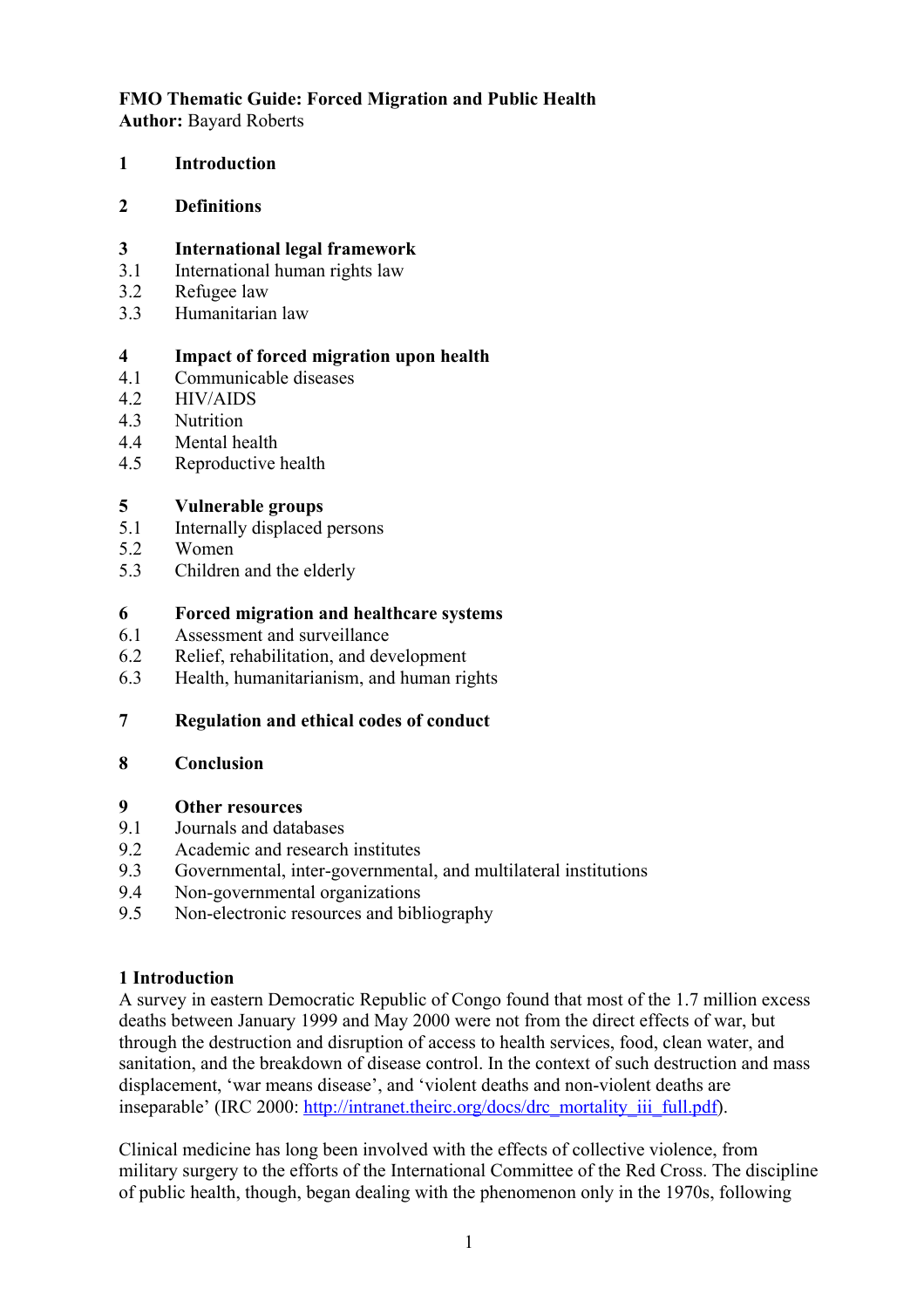the humanitarian crisis in Biafra, Nigeria. The lessons learnt there were the basis for what has become a growing body of knowledge and medical interventions in the field of preventive health care. Public health now plays a key role in the core humanitarian relief activities of health services, health surveillance, shelter, nutrition, water, and sanitation.

This research guide provides a broad overview of some of the key themes, issues, and debates that encompass public health and forced migration, along with a number of references and Web links to sources for further study in this field.

## **2 Definitions**

Public health is the art and science of preventing disease, promoting and protecting population health, and extending life through organized local and global efforts (Acheson 1998: [http://www.archive.official-documents.co.uk/document/doh/ih/ih.htm\)](http://www.archive.official-documents.co.uk/document/doh/ih/ih.htm). Whilst clinical medicine is part of the overall public health effort, the broad mandate of public health includes identifying underlying political, social, behavioural, and environmental determinants of health outcomes, with a particular focus on reducing social and health inequalities (Beaglehole 2003).

The World Health Organization defines health as a 'complete state of physical, mental and social well-being and not merely the absence of disease or infirmity'. Whilst criticized as too utopian and unachievable by some, (Nutbeam 1986; Sax 1990), it aptly presents the broad nature of health in its many meanings, influences, and outcomes, guiding its conception away from the purely biomedical perspective.

The International Association for the Study of Forced Migration (IASFM) describes forced migration as 'a general term that refers to the movement of refugees and internally displaced people (those displaced by conflicts) as well as people displaced by natural or environmental disasters, chemical or nuclear disasters, famine, or development projects'. The main causes of involuntary displacement are wars and armed conflicts, although natural disasters and development projects are also factors. According to the United Nations High Commissioner for Refugees (UNHCR), there are some 50 million uprooted people around the world, including both refugees and internally displaced persons (IDPs), of whom around 75–80 per cent are women and children.

The legal definition of a 'refugee' is a person residing outside his or her country of nationality, who is unable or unwilling to return because of a 'well-founded fear of persecution on account of race, religion, nationality, membership in a political social group, or political opinion' (Article 1 of the 1951 United Nations Convention Relating to the Status of Refugees). The most widely used definition of IDPs is one presented in a 1992 report of the Secretary-General of the United Nations (UN), which identifies them as 'persons who have been forced to flee their homes suddenly or unexpectedly in large numbers, as a result of armed conflict, internal strife, systematic violations of human rights or natural or manmade disasters, and who are within the territory of their own country.'

## **Websites:**

World Health Organization (WHO) -<http://www.who.int/en/>

International Association for the Study of Forced Migration (IASFM) <http://www.iasfm.org/pages/1/index.htm>

United Nations High Commissioner for Refugees (UNHCR) - [http://www.unhcr.org/cgi](http://www.unhcr.org/cgi-bin/texis/vtx/basics)[bin/texis/vtx/basics](http://www.unhcr.org/cgi-bin/texis/vtx/basics)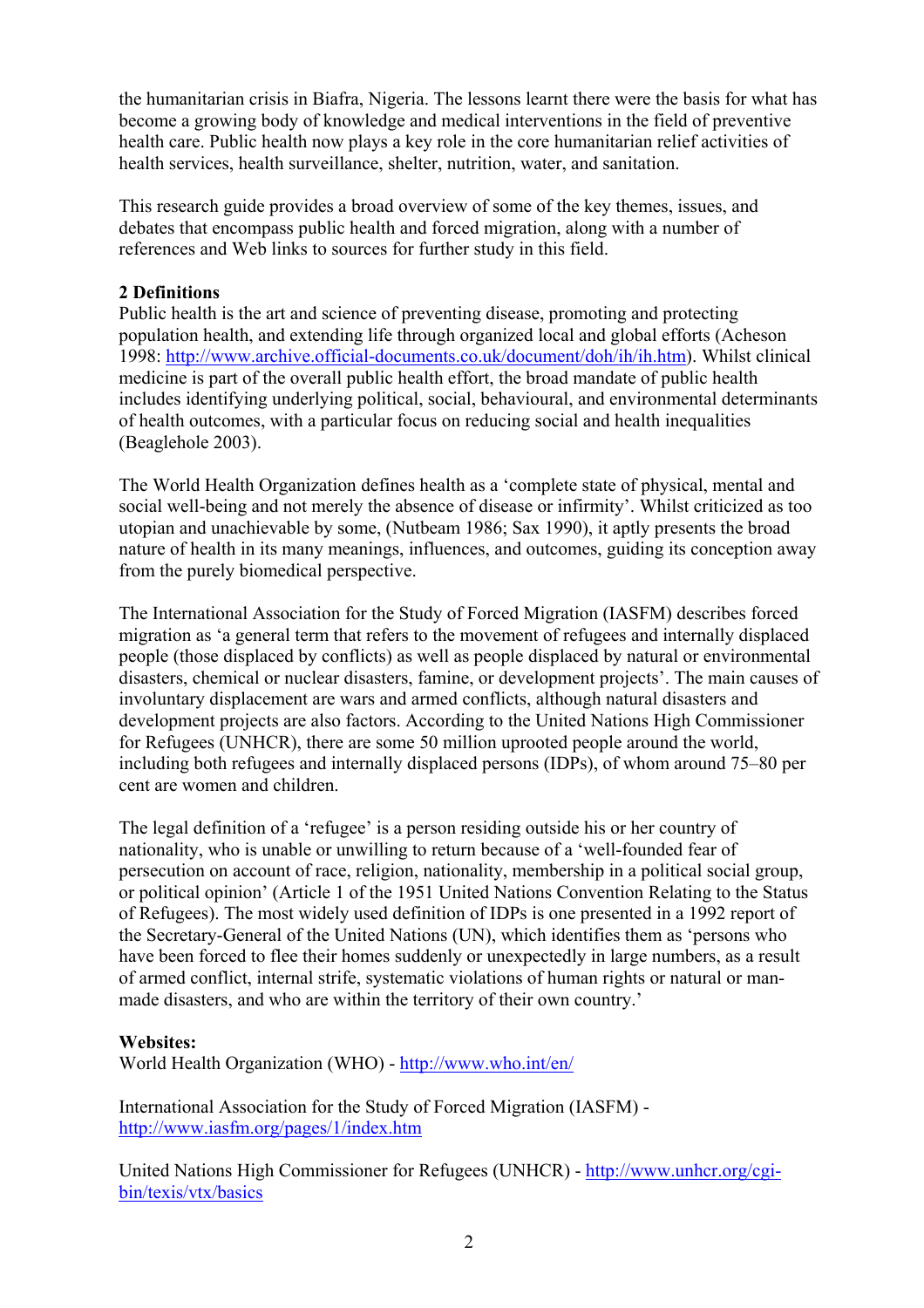#### **3 International legal framework**

Three interrelated branches of international law, which complement and reinforce each other, relate to the health of refugees and IDPs. In each field, the body of law is primarily made up of treaties, which create binding obligations for the countries that have ratified them. International law is informed by authoritative interpretations of treaty provisions, international consensus documents, and the comments and recommendations of the bodies created by each treaty to monitor implementation. The three interrelated fields are outlined below.

#### **3.1 International human rights law**

International human rights law relating to health includes Article 25(1) of the Universal Declaration of Human Rights (UDHR), the 1966 International Covenant on Economic, Social, and Cultural Rights (ICESCR), and its partner covenant, the International Covenant on Civil and Political Rights (ICCPR). Of most relevance is Article 12 of the ICESCR, which recognizes 'the right of everyone to enjoy the highest attainable standard of physical and mental health'. In the refugee context, the ICESCR states that everyone has rights with regard to health, without mention of citizenship or legal residency. Article 2(2) states that these rights apply without discrimination of any kind as to 'race, colour, sex, language, religion, political or other opinion, national or social origin, property, birth or other status'. The United Nations Committee on Economic, Social and Cultural Rights, the treaty body composed of experts to monitor implementation of the ICESCR provisions, provided further details in 2000 on Article 12 through 'General Comment 14'

([http://www.unhchr.ch/tbs/doc.nsf/\(symbol\)/E.C.12.2000.4.En?OpenDocument\)](http://www.unhchr.ch/tbs/doc.nsf/(symbol)/E.C.12.2000.4.En?OpenDocument). This committee also recognized that refugees, asylum-seekers, and illegal immigrants are vulnerable and marginalized individuals protected by the treaty's non-discrimination clause.

The realization of the right to health is closely related to and dependent on the realization of other human rights, including the right to life (ICCPR Article 6); to liberty and security of person (ICCPR Article 9); to freedom from torture or cruel, inhuman, or degrading treatment or punishment (ICCPR Article 7); to enjoyment of the benefits of scientific progress (ICESCR Article 15); and to freedom of expression, including the freedom to seek, receive, and impart information (ICCPR Article 19). The Convention on the Elimination of All Forms of Discrimination Against Women (1979) and the Convention on the Rights of the Child (1989) provide further support, as do regional mechanisms such as the European Social Charter (Articles I and II); the European Convention on Human Rights and its five protocols (Article I); the African Charter on Human and Peoples' Rights (Article 16); the American Convention on Human Rights (Article 4); and the American Declaration on the Rights and Duties of Man (Article XI).

While international human rights law provides a solid legal basis for health rights, it has a number of weaknesses. Its enforcement mechanisms are notoriously weak, and in the case of ICESCR, are limited to reporting by countries to the treaty body. This shortcoming is compounded when addressing so-called 'positive rights' such as the right to health, in which states are expected to fulfil obligations, rather than respect or protect them. Treaties generally also do not create legal obligations for non-state actors such as insurgent groups, who might control territories where many refugees or IDPs find themselves. Additionally, certain human rights can be suspended in times of war or in serious national emergencies, precisely at the time when refugees and IDPs are most likely to need this protection. Furthermore, human rights conventions do not explicitly deal with internally displaced populations or forced relocations, do not provide for a right of access by humanitarian organizations, and are not binding on rebel forces. Finally, even when dealing with their own citizens, many states are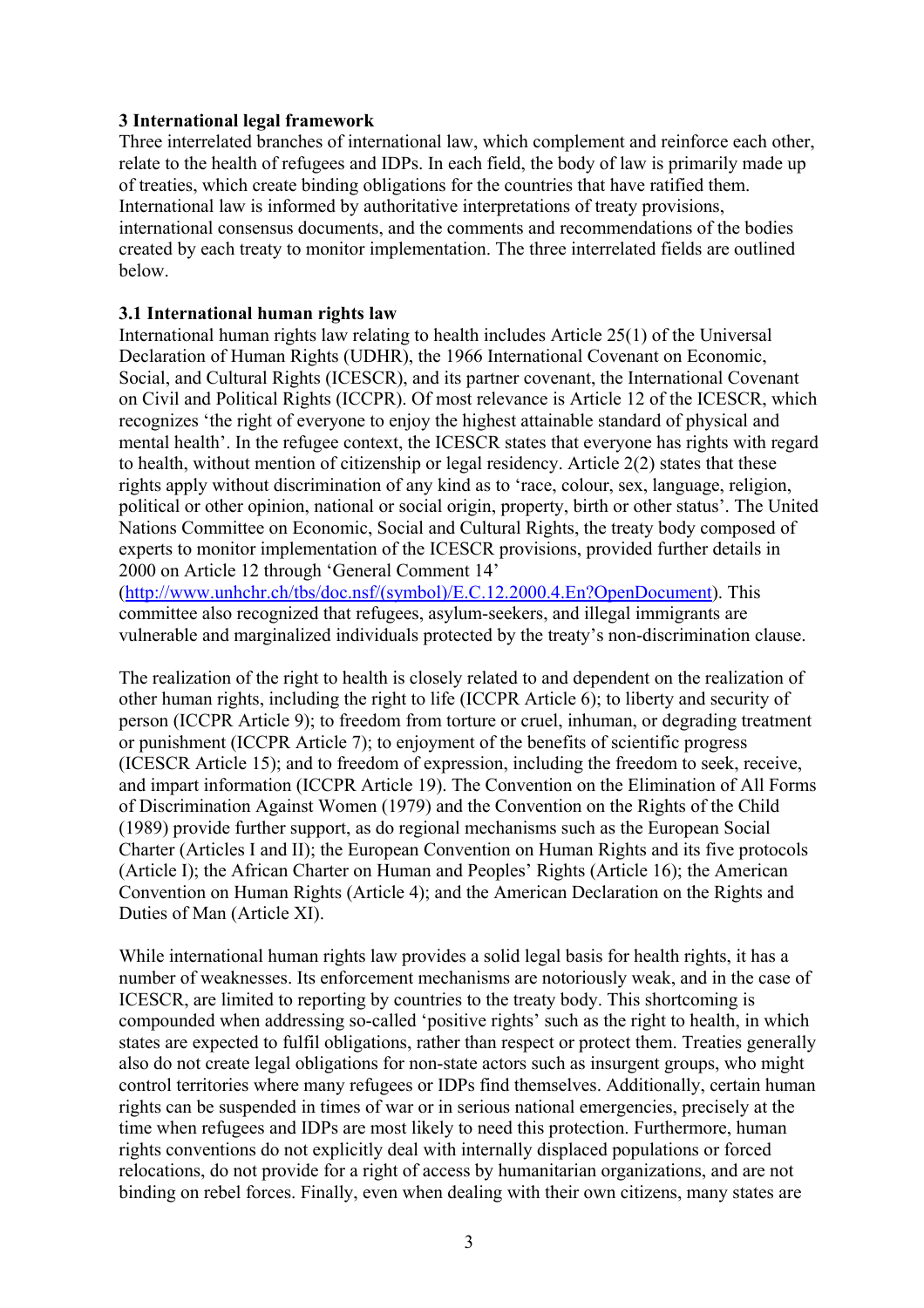unwilling or unable to observe binding obligations included in the human rights treaties they have ratified.

# **Website:**

United Nations High Commission for Human Rights (UNHCHR) - [http://www.unhchr.ch](http://www.unhchr.ch/)

# **3.2 Refugee law**

The UNHCR 1951 Refugee Convention and related Protocol of 1967 address the specific rights of refugees. The Convention requires signatory countries to treat refugees lawfully staying in their territory the same as their own nationals are treated, with respect to social security schemes including health and, specifically, maternity and sickness (Article 24). Other articles of relevance include the right to rationing (Article 20), housing (Article 21), and public relief (Article 23). For refugees who do not meet the criterion of 'lawful stay' and for non-Convention refugees, UNHCR works to guarantee that they will be treated no worse than foreigners are usually treated by that state (Article 7).

To address the shortfalls in the protection of the rights of IDPs under refugee law, nonbinding legal principles on internal displacement, which draw on analogous refugee law and existing humanitarian and human rights law, have now been developed and disseminated. (Deng 1999). These principles list the important essential services that IDPs are entitled to, such as food, potable water, sanitation, shelter, and medical services. However, responsibility for the protection and provision of basic services to IDPs still rests with national governments, many of which may be unwilling to prioritize the delivery of services to IDPs, or lack the technical capacity to co-ordinate or monitor the programmes of international humanitarian organizations during emergencies.

## **Website:**

UNHCR: 1951 Refugee Convention and 1967 Protocol - [http://www.unhcr.org/cgi](http://www.unhcr.org/cgi-bin/texis/vtx/basics)[bin/texis/vtx/basics](http://www.unhcr.org/cgi-bin/texis/vtx/basics)

## **3.3 Humanitarian law**

The third branch of international law of direct relevance to health and forced migration is humanitarian law. This provides an important complement to human rights and refugee law regarding the provision of health services in times of armed conflict, by partially addressing internally displaced populations, forced relocations, the right of access by humanitarian organizations, and rebel forces. It is set forth in the 1949 Geneva Conventions and their two 1977 Additional Protocols, and applies to non-combatants such as refugees and IDPs in situations of international armed conflict and in certain situations of internal armed conflict. The basic principles include the obligation for all parties to collect and care for the sick and the wounded, as well as the obligation to respect and protect hospitals, ambulances, and medical personnel. The Fourth Geneva Convention, which applies to international armed conflict where civilians are in the hands of another government or occupying power, entitles expectant women and maternity cases to special protection and assistance (Articles 6–22) and all women to special protection against rape and indecent assault (Article 27). Importantly, the occupying power is also required, if relief is inadequately supplied, to agree to relief schemes by country affiliates of the International Committee of the Red Cross, and to permit them free passage and guarantee their protection (Article 3; Article 59).

However, humanitarian law does not cover all armed conflict situations, and the difficulty in enforcing international law is often exacerbated in cases of civil war. Although IDPs are guaranteed certain basic rights under the Geneva Conventions, ensuring these rights are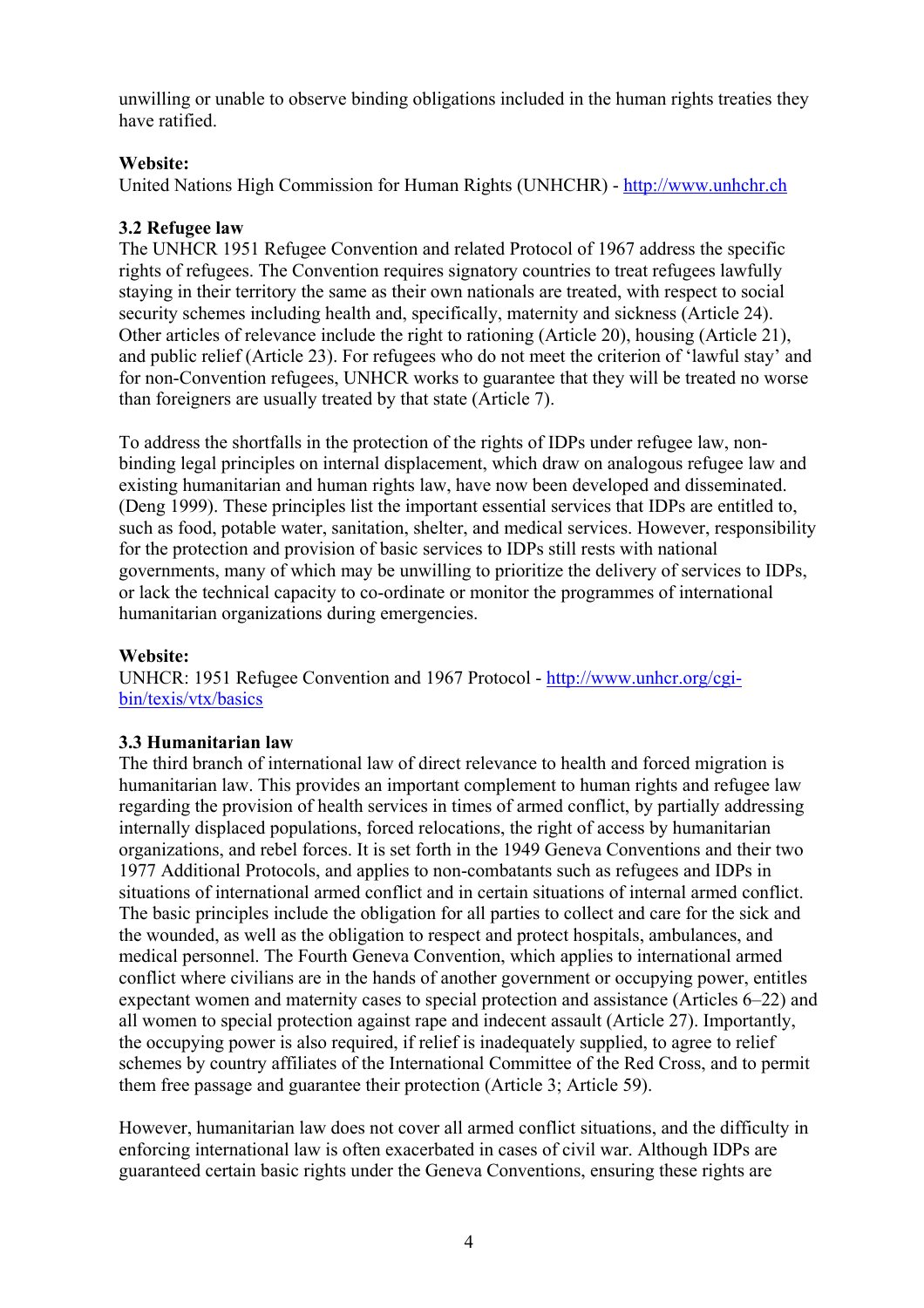secured is often the responsibility of authorities that were responsible for their displacement in the first place.

## **Websites:**

International Committee of the Red Cross (ICRC) [http://www.icrc.org/Web/Eng/siteeng0.nsf/htmlall/party\\_gc](http://www.icrc.org/Web/Eng/siteeng0.nsf/htmlall/party_gc)

UNHCR - [http://www.unhcr.org](http://www.unhcr.org/)

UNHCHR - [http://www.unhchr.ch](http://www.unhchr.ch/)

#### **4 Impact of forced migration upon health**

Forced migration frequently occurs at times of massive disruption to food supply, sanitation, health services, and shelter. The inability of health services to cope with an influx of displaced people can rapidly lead to increased mortality and morbidity (disease) in settlement areas. An estimated 7–9 per cent of Rwandan refugees died whilst in the refugee camps of the North Kivu region of eastern Zaire in July 1994 (Goma Epidemiology Group 1995). In nearly all cases, displaced people experience a significantly higher crude mortality rate (Number of deaths over a given period per thousand persons at risk) than non-displaced populations during complex emergencies. They are particularly vulnerable due to loss of social networks and assets; lack of language, knowledge, and information on the new environment; reduced access to healthcare services; decreased food security; and often, inadequate shelter, sanitation, and access to safe water.

Among those fleeing violence, mortality rates tend to be very high when the exodus is precipitous and a large number of persons are on the move. Under these conditions, CMRs during the first days of displacement have been reported to be sixty times higher in some locations than in the country of origin. However, the varying characteristics of political violence, epidemiological conditions, settlements, levels of economic wealth, and availability and quality of health services in the war-afflicted and host countries mean that it is virtually impossible to provide a standardized picture of morbidity and mortality.

Whilst health is measured in an increasing number of ways, the most common measures amongst displaced persons at present are mortality and morbidity rates. The more complex and time-consuming nature of other studies, such as Quality Adjusted Life Years (QALY), generally precludes their use in shorter-term emergency settings. However, their broader interpretation of health would serve to highlight the effects that poverty, dependence, and lack of cohesive social support have upon the quality of physical and mental health of displaced people. Studies of refugees in the United Kingdom have found that one in six refugees has a physical health problem severe enough to affect their life and two-thirds have experienced anxiety or depression (Burnet *et al*. 2001). In a study of Iraqi asylum-seekers in London, depression was more closely linked with poor social support than with a history of torture (Gorst-Unsworth *et al*. 1998).

#### **Website:**

Refugee Council - [http://www.refugeecouncil.org.uk](http://www.refugeecouncil.org.uk/)

Murray C. *et al*, Armed Conflict as a Public Health Problem, The Global Burden of Disease Working Papers (01.22), 2002:

[http://www.hsph.harvard.edu/burdenofdisease/publications/papers/Armed%20Conflict%20as](http://www.hsph.harvard.edu/burdenofdisease/publications/papers/Armed Conflict as a Public Health Problem.pdf) [%20a%20Public%20Health%20Problem.pdf](http://www.hsph.harvard.edu/burdenofdisease/publications/papers/Armed Conflict as a Public Health Problem.pdf)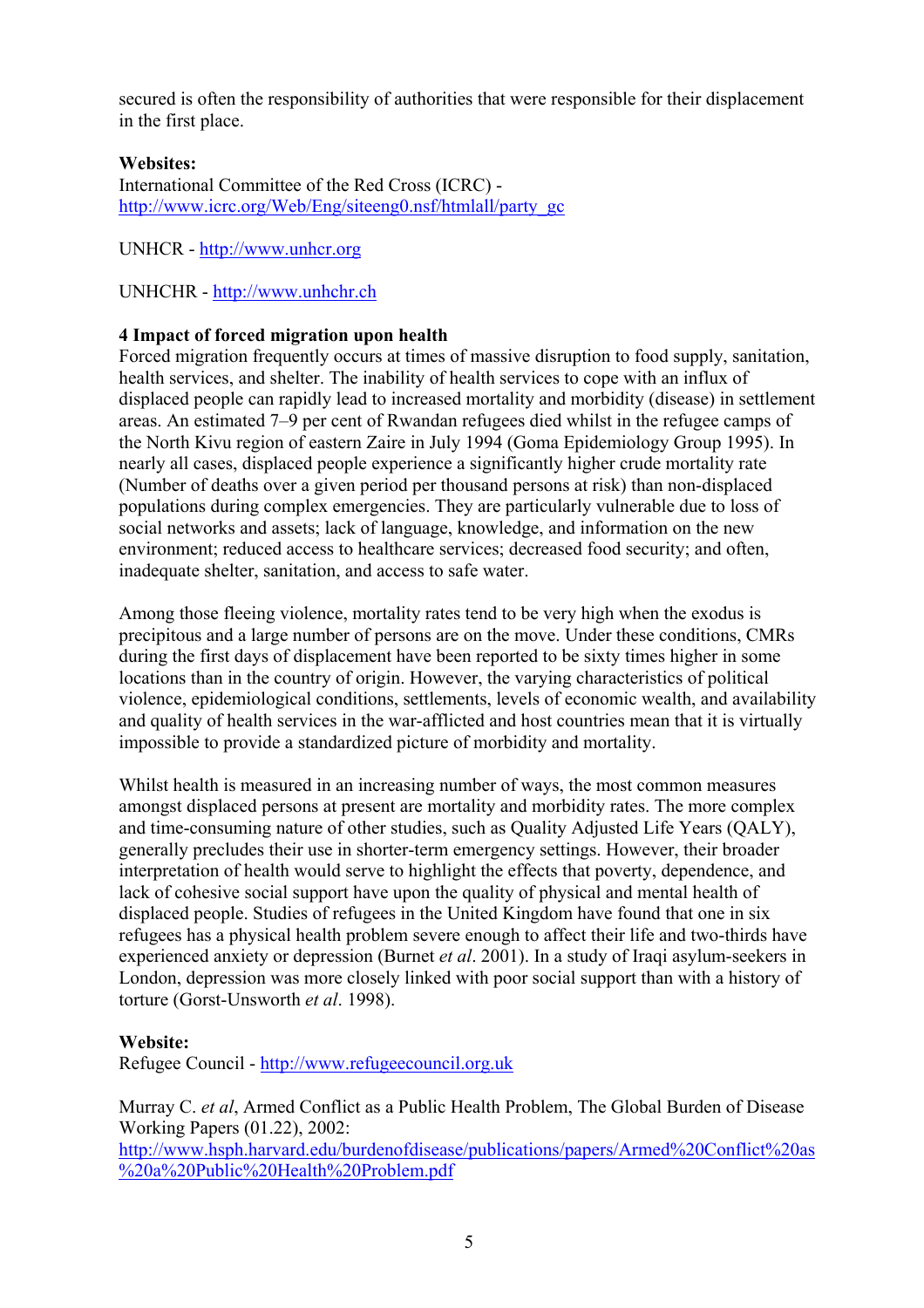#### **4.1 Communicable diseases**

There is frequently a severe increase in the risk of communicable diseases and epidemics during and after complex emergencies involving armed conflict and mass population displacement, when safeguards of immunization, clean water and sanitation, and shelter are interrupted. Typhoid, tuberculosis, measles, cholera, bacillary and amoebic dysentery, acute respiratory infection, hepatitis, polio, schistosomiasis, various helminth infestations, common gastroenteritis, and other harmful effects related to exposure to cold weather, heat, or rain, have been common in settings of displaced persons, where crowding and poor sanitation is a common feature. Whilst meningitis is also a potential risk, mass immunization has proved to be an effective epidemic-control measure, and meningococcal morbidity and mortality rates have been relatively low.

Diarrhoeal diseases have emerged as possibly the most lethal public health threat to refugees and IDPs. More than 70 per cent of the deaths among Kurdish refugees in 1991 were associated with diarrhoea (Sharp *et al*, 1993). Cholera spread by water contaminated with *Vibrio cholerae* is estimated to have killed more than 50,000 Rwandan refugees in camps just inside Zaire during the first weeks of July 1994 (Goma Epidemiology Group 1995).

Appropriate interventions to address communicable diseases include primary, secondary, and tertiary prevention, and treatment. These include immunizations, sanitation improvements, provision of clean water, nutritional interventions including appropriate use of oral rehydration therapy (ORT), vector control, health education, and treatment measures through laboratory services, medication, and case management. Of essential importance is the quick establishment of effective surveillance to address the susceptibility of the population; the control of pathogenic agents; effective use of treatment and resources; and monitoring and evaluation of the health intervention including vaccination coverage and effectiveness. Please also see Assessment and surveillance below for further details on surveillance techniques and methodologies.

Mass migration may lead to epidemics of communicable diseases when populations residing in areas of low disease endemicity pass through or into areas of high endemicity during the course of their migration. Alternatively, the migration of people can potentially spread the risk of communicable diseases into new areas. The association of such risk between infectious disease and migration is a historically powerful one, and drives to the heart of many wider concerns about the impact of migration on society and economy (Markel 1995).

In the United Kingdom (UK), intense public and political debate about the scale and nature of asylum and migration has led to calls for pre-entry health screening to be introduced for all long-term migrants to the UK. This has also led to calls from the press and political parties for asylum-seekers to be subject to compulsory screening on arrival and, if necessary, detained in quarantine (Conservative Party 2003). Health services have also been accused of stigmatising refugees, with a tendency to focus more on protecting the native population than benefiting the health of new arrivals (Fassil 2000). Refugee health in many areas of Britain has become the responsibility of communicable diseases departments, giving the misleading impression that refugees are vectors of infection, with the inevitable effects of increased stigmatization.

Studies in the UK and elsewhere indicate the ineffectiveness of screening and quarantine for communicable diseases such as tuberculosis, largely due to it causing individuals to evade immigration controls and medical services rather than present themselves for fear of being refused entry or deported (Coker 2003; Farmer 2003). In the case of HIV/AIDS, there exist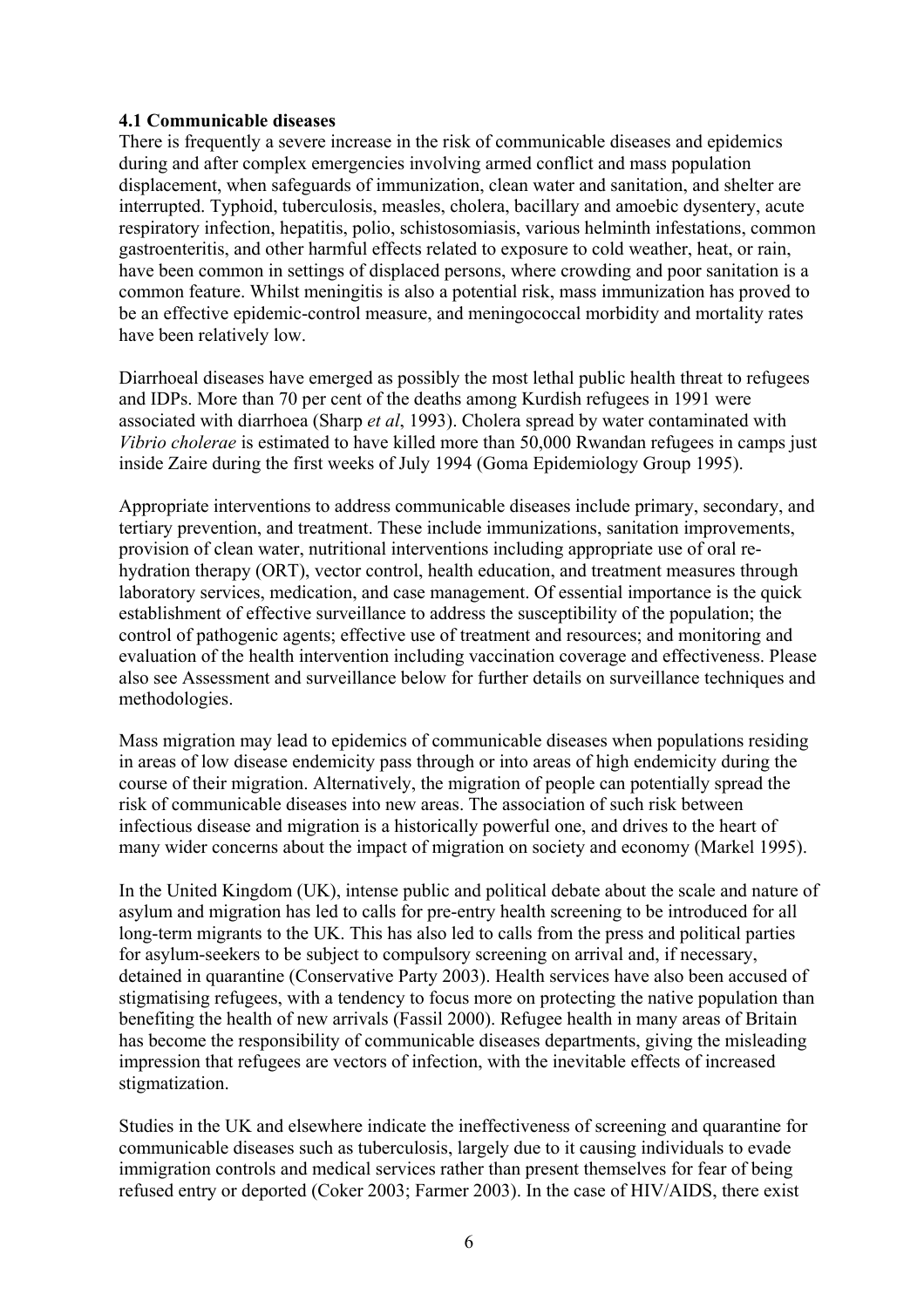strong ethical and human rights concerns over the legality of refusing entry or treatment to an individual who is HIV-positive. In addition, there is no evidence to support that such a policy would effectively protect public health (UK All-Party Parliamentary Group on AIDS, July 2003: [http://www.appg-aids.org.uk/publications.htm\)](http://www.appg-aids.org.uk/publications.htm). This clearly has consequences for the global spread of tuberculosis, HIV, and other communicable diseases. Additional resources could be more effectively directed into providing better healthcare services in countries of origin, to prevent the spread of tuberculosis and HIV globally and the devastation that this can cause to the societies from which many migrants originate (Coker 2003).

#### **Websites:**

Medact - [http://www.medact.org/tbx/pages/section.cfm?index\\_id=3](http://www.medact.org/tbx/pages/section.cfm?index_id=3)

World Health Organization: Information and Guidelines <http://www.who.int/disasters/tg.cfm?doctypeID=25>

Department of Health -<http://www.dh.gov.uk/>

#### **4.2 HIV/AIDS**

Whilst data on HIV prevalence in refugee situations is scarce, it is believed that refugees and other displaced populations are at increased risk of contracting the virus during and after displacement due to factors of poverty, disruption of family/social structures and health services, higher prevalence rates of HIV compared to their area of origin, increase in sexual violence, and increase in socio-economic vulnerability (particularly of women and children).

The association between HIV/AIDS and forced migration is particularly strong in sub-Saharan Africa, where according to UNAIDS, 70 per cent of the more than 40 million persons living with HIV/AIDS in 2002 lived, and which is a region severely affected by conflict, with a large and diverse population of displaced persons. The disruption and displacement of the Rwandan population raised awareness of the importance of HIVprevention efforts during humanitarian emergencies. Data from post-war Rwanda showed that in 1997, HIV prevalence was 11 per cent in both rural and urban areas. This contrasts with low pre-war levels in rural areas estimated at 1 per cent, where approximately 95 per cent of the population resided, and levels of 10 per cent in urban areas. Seroprevalence among those who had lived in refugee camps in Tanzania or Zaire was 9 per cent, representing a six- to eight-fold increase over the rates in the rural areas from whence they came. Among Rwandan refugees in a camp in Tanzania, researchers were able to conclude that adolescent sexual activity might have increased since displacement, that commercial sexwork had grown in the area surrounding the camps (although not within the camp itself) and that knowledge of HIV prevention was high but condom accessibility and usage were low. Whilst Rwanda's contraceptive prevalence rate had been among the highest in sub-Saharan Africa, women and men reported that they lacked access to family planning in the camp and that they had a strong interest in continuing to use it (Schreck 2000).

Although refugees can be at increased risk and may exhibit higher prevalence rates than prior to displacement, this does not inevitably mean that they have higher prevalence rates than their surrounding host population. Indeed, HIV prevalence rates are frequently lower in refugee camps than in the surrounding populations. UNHCR and its partners measured HIV prevalence among pregnant women in more than twenty camps housing around 800,000 refugees in Kenya, Rwanda, Sudan, and Tanzania, and found that the refugee populations in three of the four countries had significantly lower HIV prevalence rates than the surrounding host communities. In the fourth, the refugees and host community had comparable rates. Possible reasons for lower prevalence include the use of agencies' HIV/AIDS programmes;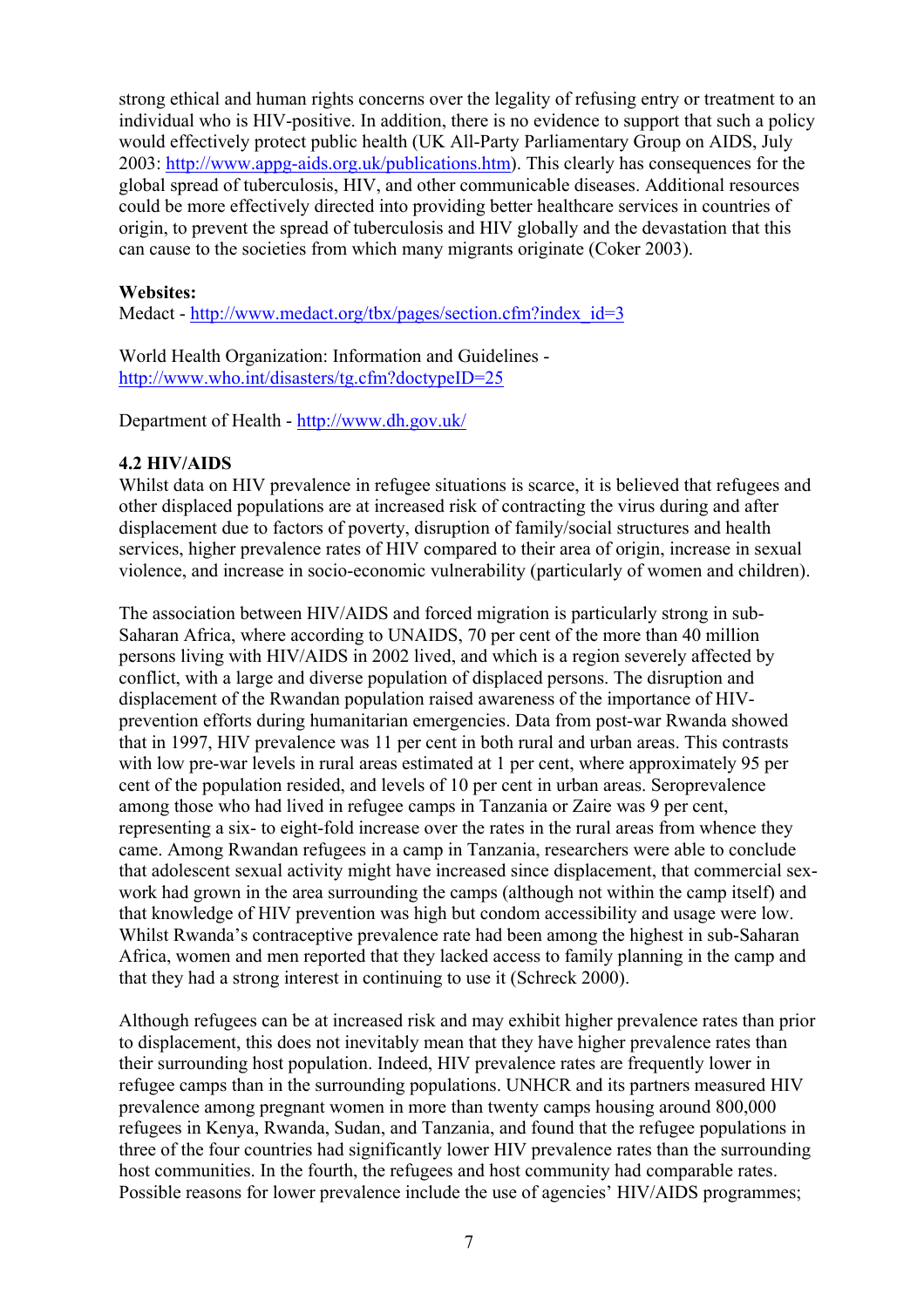that refugees often live in camps situated in remote areas with limited freedom of movement; and that refugees often come from countries with lower HIV prevalence than the countries of asylum. Despite this, there remains a misconception that refugees spread HIV/AIDS. As a result, UNHCR felt compelled to refute this and declared that 'refugees should neither be blamed for the HIV/AIDS pandemic nor should be ignored' (Lubbers 2003 [http://www.unhcr.org\)](http://www.unhcr.org/).

There has been a positive use of human rights law in the field of HIV/AIDS, particularly to increase access to drugs and to tackle discrimination and restriction to freedom of movement. UNHCR developed a strategy which closely follows the UNAIDS human rights-based approach, with objectives of respecting the right of refugees and asylum-seekers to live in dignity and free from discrimination, reducing HIV transmission, and improving HIV/AIDS treatment and care.

Challenges in this strategy include the limited technical and financial resources of most host countries, which struggle to meet the needs of their own populations, let alone contribute to refugee programmes. Despite recent advances in reducing prices of medication, the introduction of Prevention of Mother to Child Transmission (PMTCT) and Anti-retroviral (ARV) treatment programmes pose significant challenges due to high costs and limited resources available in the budget of health governments and refugee agencies. The situation is exacerbated by the failure of donor institutions and national HIV/AIDS programmes to specifically address the needs of refugees when developing programmes to combat the pandemic (Spiegel, 2003 [http://www.unhcr.org](http://www.unhcr.org/)).

A number of normative guidelines and monitoring tools on HIV/AIDS and refugees have been developed. These include:

- *Guidelines for HIV Interventions in Emergency Settings*, WHO/UNAIDS/UNHCR, 1996 -<http://www.who.int/disasters/tg.cfm?doctypeID=63>
- *Reproductive Health Manual*, Inter-agency Working Group, 1999 [http://www.unfpa.org/emergencies/manual/](http://www.who.int/reproductive-health/publications/RHR_00_13_RH_conflict_and_displacement/PDF_RHR_00_13/RH_conflict_table_of_contents_pdf.en.html)
- *Protecting the Future. HIV prevention, care and support among displaced and waraffected populations*, IRC 2003 - [http://intranet.theirc.org/docs/Protecting\\_the\\_future.pdf](http://intranet.theirc.org/docs/Protecting_the_future.pdf)
- *Refugee and AIDS Technical Update*, UNAIDS, 1997 [http://www.unaids.org/Unaids/EN/In+focus/HIV\\_AIDS\\_security+and+humanitarian+res](http://www.unaids.org/Unaids/EN/In+focus/HIV_AIDS_security+and+humanitarian+response/HIV_AIDS+and+conflict.asp) [ponse/HIV\\_AIDS+and+conflict.asp](http://www.unaids.org/Unaids/EN/In+focus/HIV_AIDS_security+and+humanitarian+response/HIV_AIDS+and+conflict.asp)
- *Second Generation Surveillance for HIV*, WHO and UNAIDS 2000 <http://www.who.int/disasters/tg.cfm?doctypeID=63>
- *HIV/AIDS and Refugees: UNHCR's Strategic Plan 2002*–*2004*, UNHCR <http://www.unhcr.org/>
- International Federation of Red Cross and Red Crescent Societies <http://www.ifrc.org/what/health/hivaids/code/>

# **Websites:**

# UNAIDS -

[http://www.unaids.org/Unaids/EN/In+focus/HIV\\_AIDS\\_security+and+humanitarian+respon](http://www.unaids.org/Unaids/EN/In+focus/HIV_AIDS_security+and+humanitarian+response/HIV_AIDS+and+conflict.asp) [se/HIV\\_AIDS+and+conflict.asp](http://www.unaids.org/Unaids/EN/In+focus/HIV_AIDS_security+and+humanitarian+response/HIV_AIDS+and+conflict.asp)

*Refugees and AIDS: UNAIDS point of view*, Geneva, 1997 (UNAIDS Best Practice Collection) - <http://www.unaids.org/en/default.asp>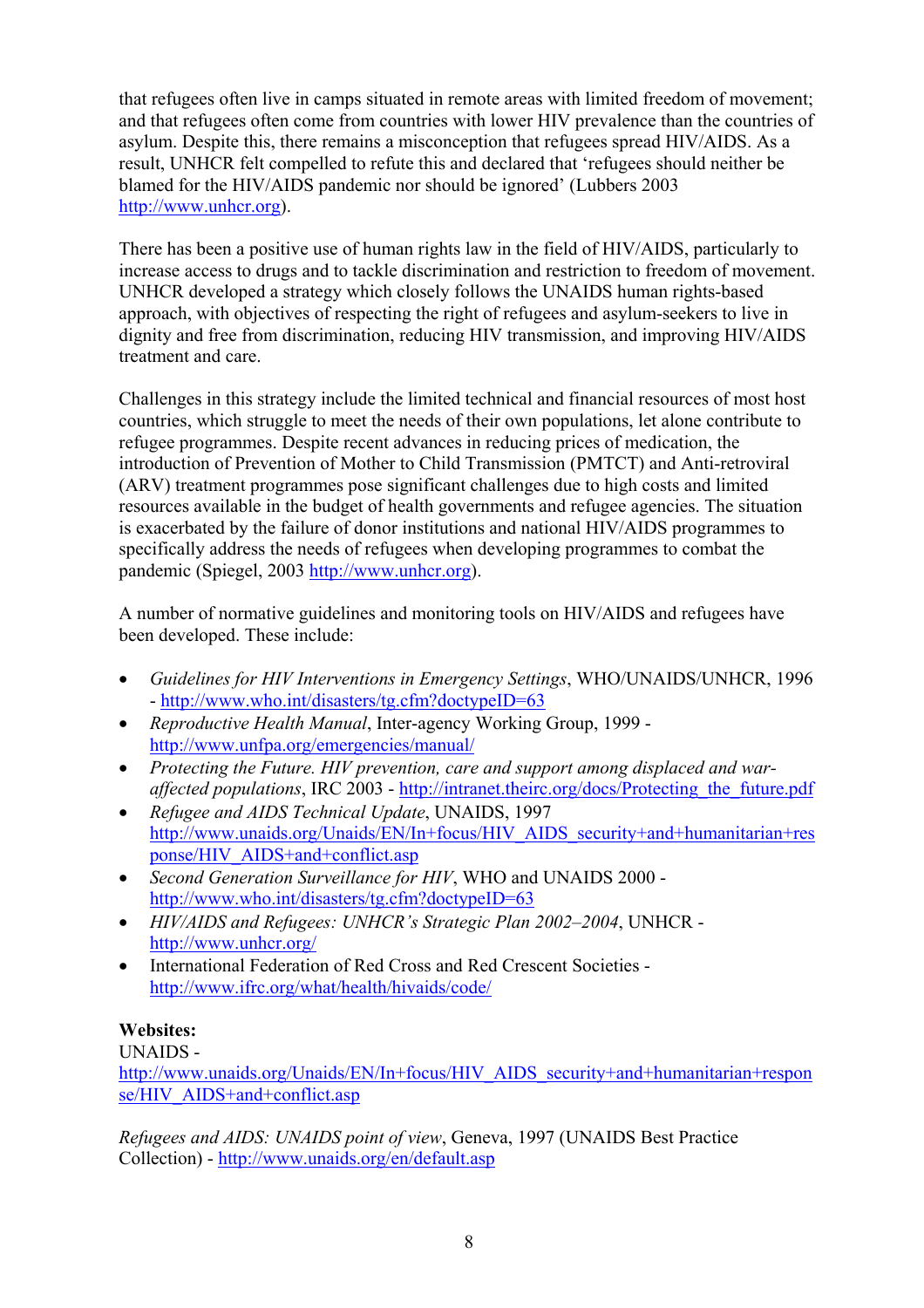UNAIDS: *HIV/AIDS and Children Affected by Armed Conflict*, 2002 <http://www.unaids.org/publications/documents/sectors/military/militarypve.pdf>

Women's Commission for Refugee Women and Children: *Refugees and AIDS: What Should the Humanitarian Community Do?* -<http://www.womenscommission.org/>

World Health Organization: Information and Guidelines <http://www.who.int/disasters/tg.cfm?doctypeID=25>

#### **4.3 Nutrition**

Malnutrition and restricted production and access to food are among the most significant problems in situations of forced migration. The symbiotic relationship between malnutrition and morbidity and mortality from communicable disease further compounds poor health status, with diseases such as measles and diarrhoea inducing malnutrition, especially in young children, and malnutrition associated with high mortality rates from communicable diseases. However, it is also important to be aware of exceptions to the causal relationship between malnutrition and disease, with malaria appearing to reach higher levels after feeding programmes have been initiated (Cahill 1999).

In response to acute nutritional needs in humanitarian emergencies, the provision of free relief food and other nutrition-related programmes often takes the largest share of the international resources for humanitarian response. However, it is increasingly recognized that rather than perceiving nutrition needs in emergencies as a narrow range of interventions focused around food and physiological vulnerability, nutritional activities should include a more wide-ranging consideration of the social, political, and economic risks that affect displaced populations. This includes the capacity of individuals and households to manage such risks, particularly vulnerable groups such as women, children, the elderly, and female heads of households. The effect of not recognizing such risks was highlighted by studies amongst Kurdish refugees from Iraq in 1991, in which families headed by women were significantly more malnourished (Cahill 1999). In Rwandan refugee camps in eastern Zaire, one month after the influx of July 1994, the prevalence of acute malnutrition was 18–23 per cent. Children, particularly orphans or those in families headed by single women, were particularly vulnerable and had a significantly higher risk of malnutrition than other refugee children (Goma Epidemiology Group 1995).

#### **Websites:**

United Nations World Food Programme (WFP): Guidelines <http://www.wfp.org/index.asp?section=6>

World Health Organization (WHO): Information and Guidelines <http://www.who.int/disasters/tg.cfm?doctypeID=25>

#### **4.4 Mental health**

Over the last two decades, humanitarian agencies have paid increasing attention to the psychological and social impact of violent conflict and displacement. Approaches to care for mental health vary widely, depending on the local context, need, and agencies' interpretation of mental health and psychosocial support. A common approach has been to integrate mental health care into primary health care (see below for more details on primary health care), with specialized training for health staff such as nurses and community health workers. The justification for such an approach is that mental and physical well-being are closely connected, and that access to and delivery of these services is most effective when they are part of the basic primary health care and not restricted to specialized psychiatric institutions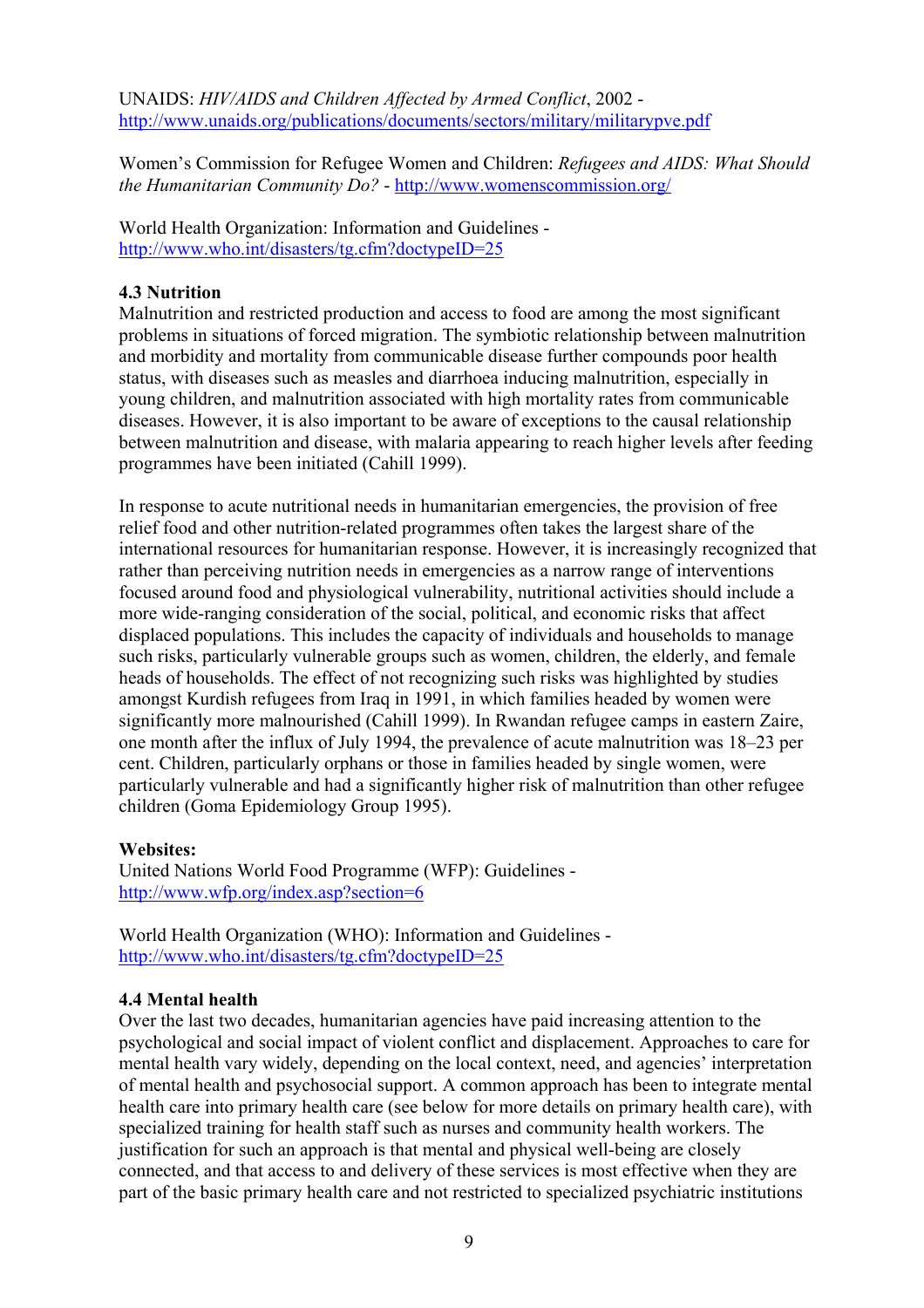that require trained doctors and expensive drugs. An alternative approach is the training of local people as counsellors, who then provide individual and group counselling to those identified as being in need of support. The training approaches and counselling techniques vary greatly, but most are based on the belief that verbalizing memories and emotions is of benefit. There exists a great diversity in the range of services offered, with some focusing more on psychological services such as counselling for individuals or groups, whilst others prefer a combination of psychological and social services through integrated 'psychosocial' programmes with the aim of preventing mental problems and social difficulties (Strange and Ager 2001).

Considerable debate exists over the notion of stress itself. Whilst most attention has focused upon post-traumatic stress disorder (PTSD) with regard to such distressing events as displacements, witnessing or participating in armed conflict, bombings, torture, rape, or attacks, some believe that PTSD is just one of many mental health problems that can arise as a consequence of trauma (Newman *et al*. 1996). Similarly, it is argued that rather than focusing on individuals, attention should also be paid to whole communities. The conceptual framework and discourse of trauma itself has also been criticized (Summerfield 1996). Firstly, it has been said that trauma is a Western concept that is not necessarily applicable to non-Western populations where people may have different understandings of distressing events and how to survive them (Richters 1998; Wessells 1999). Generalizing people as traumatized implies they have a mental disorder and are passive, vulnerable victims to events, whereas in fact, most people are able to function and survive, developing coping mechanisms appropriate to their situations (Bracken 1995; Summerfield 1999).

Aid agencies and their donors have also been criticized for perpetuating this image of passive victims in need of psychosocial care, and fostering asymmetrical power relations between the local population and outside 'experts' (Ager 1997). The result may be that the material conditions and physical health support are neglected, and the needs of the displaced population ignored. In Bosnia, agencies established psychosocial programmes specifically targeting women who had been subjected to sexual violence. However, these initiatives were not always welcomed by the women themselves, some of whom felt that their own needs and requests had been largely ignored (Richters 1998).

## **Websites:**

Strang, A. B. and Ager, A., 'Building a Conceptual Framework for Psychosocial Intervention in Complex Emergencies: Reporting on the work of the Psychosocial Working Group', 2001 - [www.ishhr.org/conference/articles/strang.pdf](http://www.ishhr.org/conference/articles/strang.pdf)

Forced Migration Online (FMO): Thematic Guide on Psychosocial Issues <http://www.forcedmigration.org/guides/fmo004>

International Trauma Research Net Conference 2002 [http://www.traumaresearch.net/con\\_xx.htm](http://www.traumaresearch.net/con_xx.htm)

Save the Children Alliance: *Promoting Psychosocial Well-being among Children Affected by Armed Conflict and Displacement: Principles and Approaches*, 1996 <http://www.savethechildren.org.uk/>

International Society for Traumatic Stress Studies - [http://www.istss.org](http://www.istss.org/)

World Health Organization (WHO) -<http://www.who.int/disasters/tg.cfm?doctypeID=21>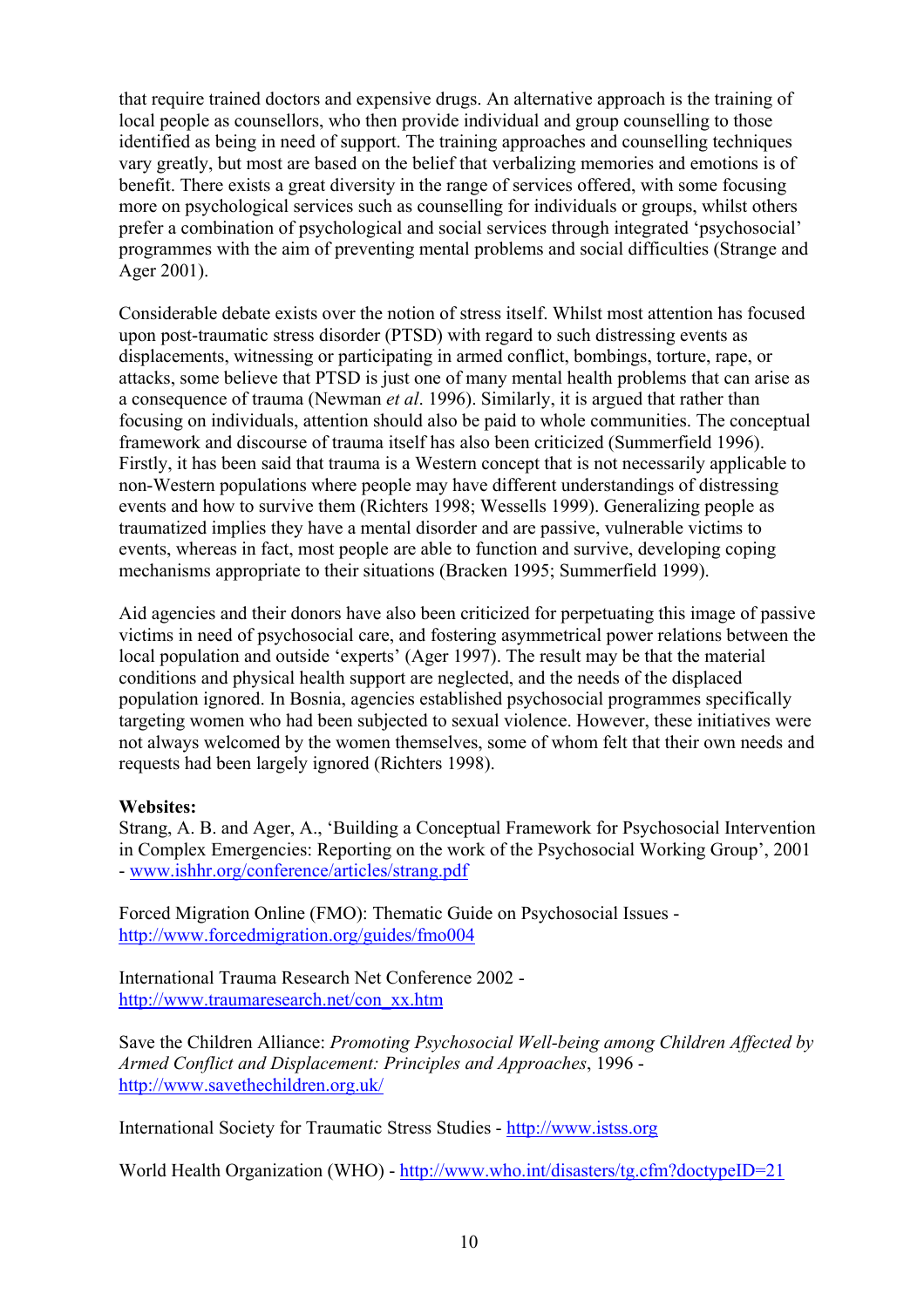World Health Report (focusing on mental health): <http://www.who.int/whr2001/2001/>

## **4.5 Reproductive health**

Women and children make up four-fifths of the world's refugees and IDPs; and the characteristics of war and forced migration, such as the loss of security, income, home, families, social support, rape, and deliberate, forced pregnancy, increase the need for reproductive health services. This includes access to family planning, safe abortion care, prevention and treatment of sexually transmitted infections including HIV/AIDS, safemotherhood initiatives, and tackling sexual and gender-based violence and harmful traditional practices such as female genital mutilation and early marriage.

The right to reproductive health is most clearly expressed through ICESCR's Articles 10 and 12, and further elaborated in General Comment 14 of Article 12. Further references can be found in regional human rights mechanisms, and particularly the 1979 Convention on the Elimination of All Forms of Discrimination against Women (CEDAW) in Articles 10, 12, 14, and 16.The CEDAW Committee, which is a treaty body, issued a General Recommendation in 1999 on Article 12 of the Women's Convention, which states outright that access to health care includes reproductive health care for all women and girls, 'even if they are not legally resident in the country'. The Committee noted that special attention should be given to the health needs and rights of refugee and internally displaced women.

Despite its articulation in international law, it is really only over the last decade that sufficient attention has been focused on the particular reproductive health needs and circumstances of refugees and IDPs. This increased recognition was assisted by the Beijing Platform of Action and the 1995 Fourth World Conference on Women. Of most significance was the International Conference on Population and Development (ICPD) of 1994. With its codified Programme of Action, the ICPD developed a broader, more expansive human rights-based definition of reproductive health, and recognized that 'reproductive health care should be available in all situations and be based on the needs and expressed demands of refugees, particularly women, with full respect for the various religious and ethical values and cultural backgrounds of the refugees while also confirming with universally recognized international human rights'. The ICPD also set forth the action governments should take to promote and protect these rights. While such international consensus documents do not create binding obligations, they are agreed to by governments and thus reflect political will. They are also widely used by non-governmental organizations (NGOs) as advocacy tools and by treatymonitoring bodies as standards for evaluating how states are meeting their treaty obligations.

Operational guidelines to facilitate the provision of reproductive health services include the 1995 Inter-agency Field Manual, which was developed by The Inter-agency Working Group for Refugee Reproductive Health (a collaboration of UN agencies and NGOs). This now serves as the most comprehensive and widely used manual for refugee reproductive health programmes. Further operational guidelines have been developed by UNHCR, WHO, the Reproductive Health Response in Conflict Consortium (RHRC), and the Women's Commission. NGO involvement has been most effectively expressed through the RHRC (previously the Reproductive Health for Refugee Consortium), which comprises a number of NGOs promoting comprehensive, quality reproductive health services for refugees. Activities include advocacy, training, research, publication of thematic guides, and monitoring and evaluation tools.

Despite the advances over the past decade, coverage remains uneven. According to a 2002 survey of eighty-one NGOs working with refugees and IDPs, only eight had specific policies or guidelines on providing reproductive health services, while only thirty-eight supplied some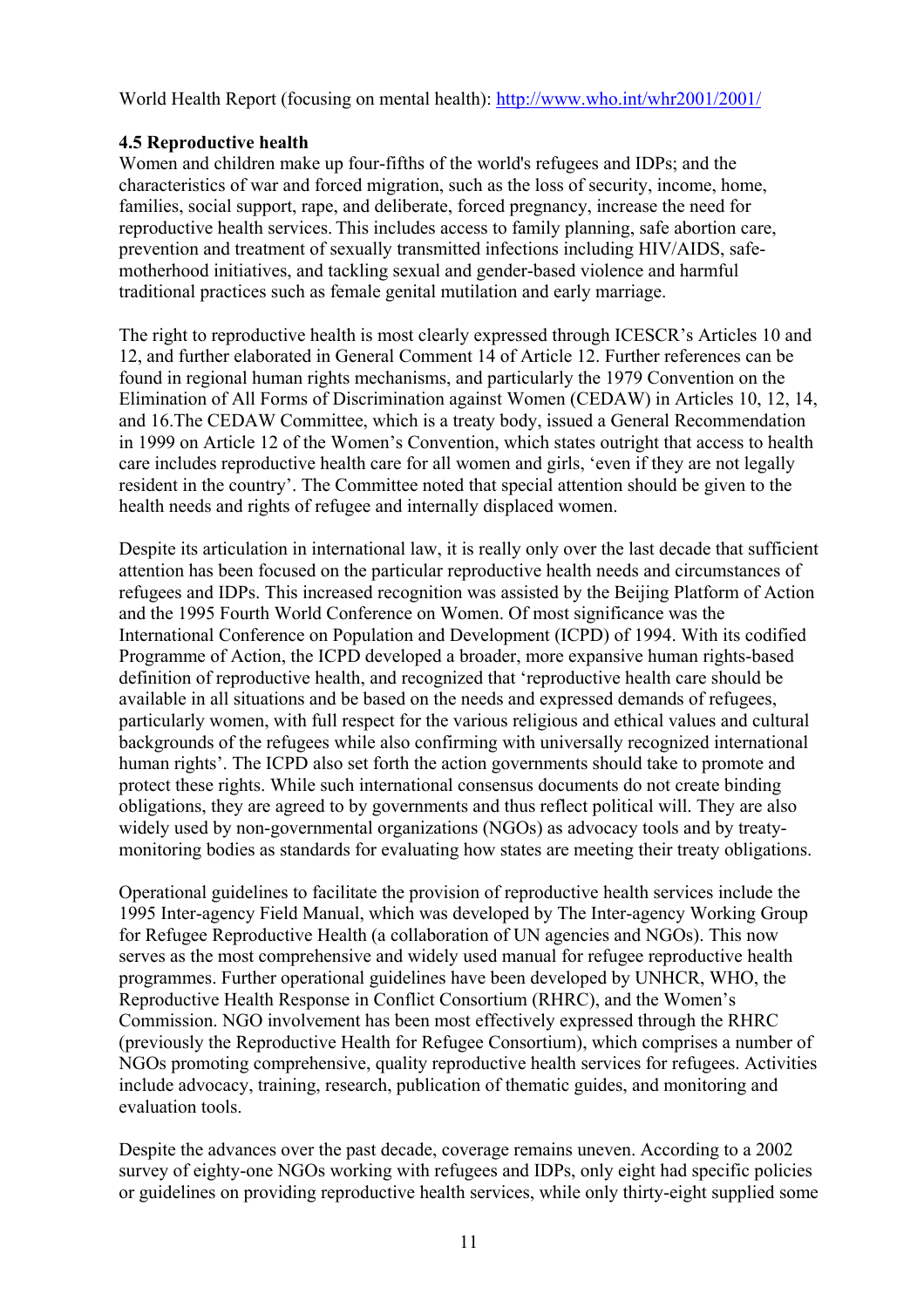of those services. Research also remains limited on the impact of forced migration upon the reproductive health of women and men, with data particularly poor on IDPs (Goodyear *et al*. 2001).

The extent and type of reproductive health interventions for refugees may also depend on prevailing religious and cultural beliefs. Interventions such as emergency contraception, condom distribution to adolescents, and access to safe abortion services (which are integral to reducing maternal mortality along with other interventions such as access to antenatal and safe obstetric care) are all particularly sensitive issues. The current US President Bush administration's opposition to reproductive rights places added pressure on the provision of such services.

# **Websites:**

Division for the Advancement of Women (DAW): 1995 Fourth World Conference on Women - <http://www.un.org/womenwatch/daw/>

Girard, F. and Waldman, W., 'Ensuring the Reproductive Rights of Refugees and Internally Displaced Persons: Legal and Policy Issues', *International Family Planning Perspectives* 26 (4), 2000 - <http://www.agi-usa.org/pubs/journals/2616700.html>

Global Gag Rule (Bush administration) - [http://www.globalgagrule.com](http://www.globalgagrule.com/)

Inter-agency Working Group for Refugee Reproductive Health: 1995 Inter-agency Field Manual - [http://www.unfpa.org/emergencies/manual/](http://www.who.int/reproductive-health/publications/RHR_00_13_RH_conflict_and_displacement/PDF_RHR_00_13/RH_conflict_table_of_contents_pdf.en.html)

International Centre for Migration and Health: *Reproductive Health in the Context of Forced Migration* - [http://www.icmh.ch/WebPDF/2001%20-%20UNFPA%20-](http://www.icmh.ch/WebPDF/2001 - UNFPA - Reproductive Health - Report.pdf) [%20Reproductive%20Health%20-%20Report.pdf](http://www.icmh.ch/WebPDF/2001 - UNFPA - Reproductive Health - Report.pdf)

Reproductive Health Response in Conflict Consortium: *Global Decade Report*, 2003 <http://www.rhrc.org/> Adolescent Refugee Reproductive Health [http://www.rhrc.org/media/rhr\\_basics/adol/index.html](http://www.rhrc.org/media/rhr_basics/adol/index.html)

Saving Women's Lives -<http://www.savingwomenslives.org/>

Sphere Project - <http://www.sphereproject.org/handbook>

UNHCR: *Sexual and Gender-Based Violence against Refugees, Returnees and Internally Displaced Persons: Guidelines for Prevention and Response*, 2003 [http://www.rhrc.org/pdf/gl\\_sgbv03.pdf](http://www.rhrc.org/pdf/gl_sgbv03.pdf)

United Nations Population Fund (UNFPA) - [http://www.unfpa.org](http://www.unfpa.org/) *State of World Population 2000* -<http://www.unfpa.org/swp/2000/english> [International Conference on Population and Development](http://www.unfpa.org/icpd/icpd.htm) (ICPD) <http://www.unfpa.org/icpd/>

Ward, J., 'If Not Now, When? Addressing Gender-Based Violence in Refugee, Internally Displaced and Post-Conflict Settings – A global overview', RHRC, 2002 <http://www.rhrc.org/resources/gbv/ifnotnow.html>

WHO: Information and Guidelines -<http://www.who.int/disasters/tg.cfm?doctypeID=25>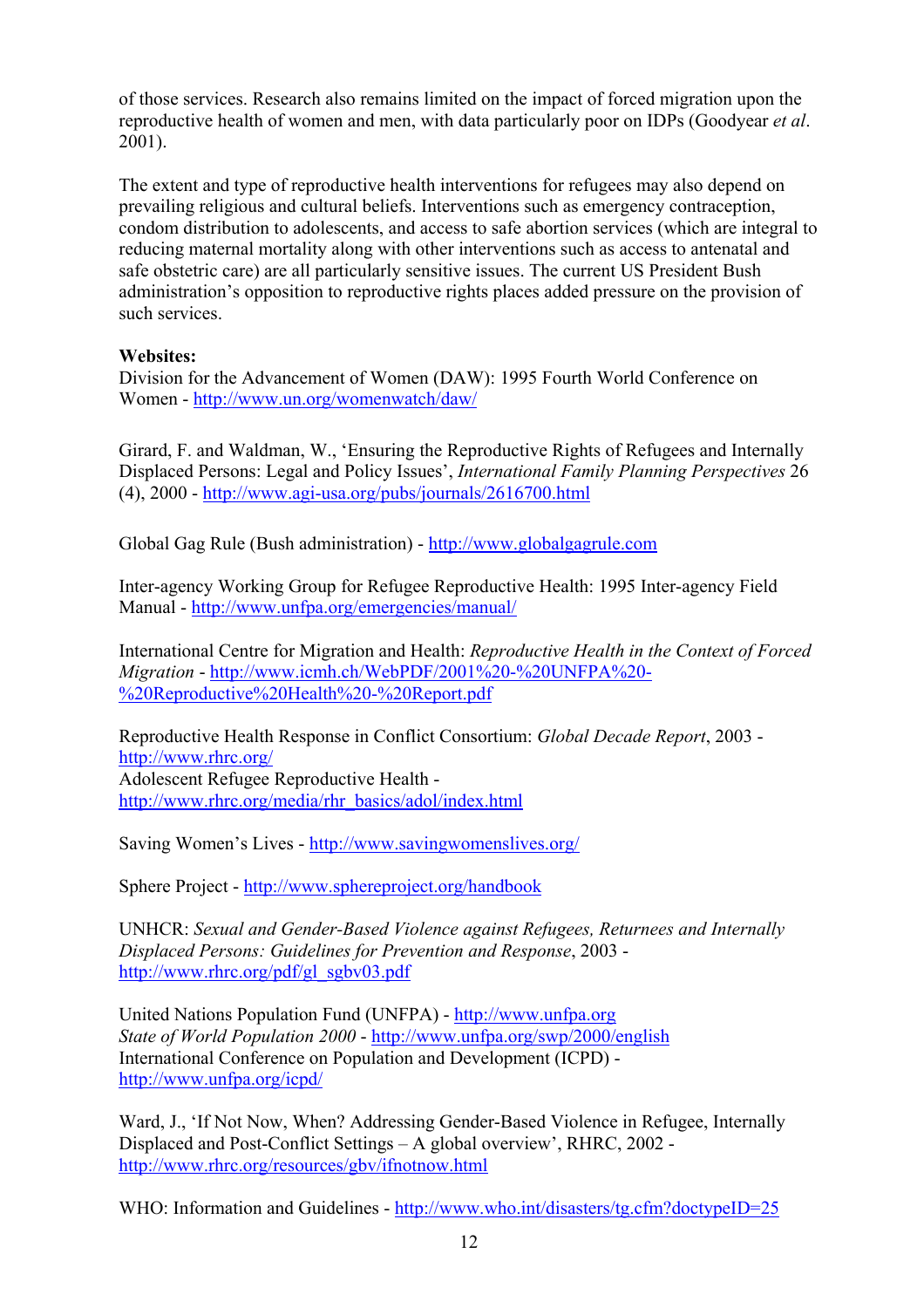*Reproductive Health During Conflict and Displacement: A Guide for Programme Managers*, 2000 - <http://www.who.int/reproductive-health/publications>

# **5 Vulnerable groups**

## **5.1 Internally displaced persons**

The number of IDPs has risen sharply in recent years, and the health status of the estimated 20–25 million IDPs is one of the key public health issues presently facing the humanitarian community. The situation is made particularly complex for two main reasons. Firstly, IDPs remain within the borders of their own country, and therefore under the jurisdiction of the same government that may have been responsible for their displacement or at least was unable to protect them in the first place. Secondly, IDPs cannot invoke the same legal protections as refugees. As a result, access by IDPs to health care is often very limited, particularly as often no specific international humanitarian agency is responsible for providing them with protection and humanitarian assistance. Although a representative of the UN Secretary-General on Internally Displaced People was appointed in 1992 and Guiding Principles on Internal Displacement were introduced in 1998, these are not legally binding.

Whilst particular difficulties lie in assessing the mortality and morbidity associated with IDPs, evidence suggests that IDPs exhibit some of the highest CMRs in humanitarian emergencies. In the early 1990s, CMRs in parts of Sudan and Somalia surpassed the emergency threshold of one death per 10,000 people per day, and reached a daily rate of about eight per 10,000 and seventeen per 10,000 respectively. IDPs in Kosovo also exhibited higher CMRs than those in refugee camps in Macedonia and Albania (Salama, Buzard, and Spiegel 2001). In Colombia, the situation is made more difficult by the fact that much displacement occurs 'silently' as people merge in with the host population, with only 22 per cent of the IDPs reporting access to medical care.

## **Website:**

Pan American Health Organization (PAHO) -<http://www.paho.org/>

## **5.2 Women**

Mortality and morbidity are often higher among women and girl refugees and IDPs. They are particularly vulnerable in situations of forced migration due to the combination of nonconflict related factors such as access to education, resources, health services, food, and ease of movement; and conflict-exacerbated factors such as social breakdown, vulnerability, sexual violence, lack of personal security, shelter, and food distribution. This is particularly so for female-headed households.

Healthcare professionals increasingly recognize the need to target the specific needs of women and girls to ensure health services are provided in a more equitable, efficient, and humane way. This includes a gendered approach to health and illness that examines differences in disease manifestations between men and women; and their perception of, and meanings given to, these events and needs. A number of agencies have expressed this approach in operational guidelines that highlight the importance of involving refugee women in planning, protection, and assistance activities. They also address issues such as physical protection; legal rights; access to health care and child health care, food, water, and fuel; the physical layout of the refugee camp setting; education and skills training; and economic opportunities.

However, many challenges remain in implementing these guidelines effectively. They include the assumption that women's health is primarily considered from the point of view of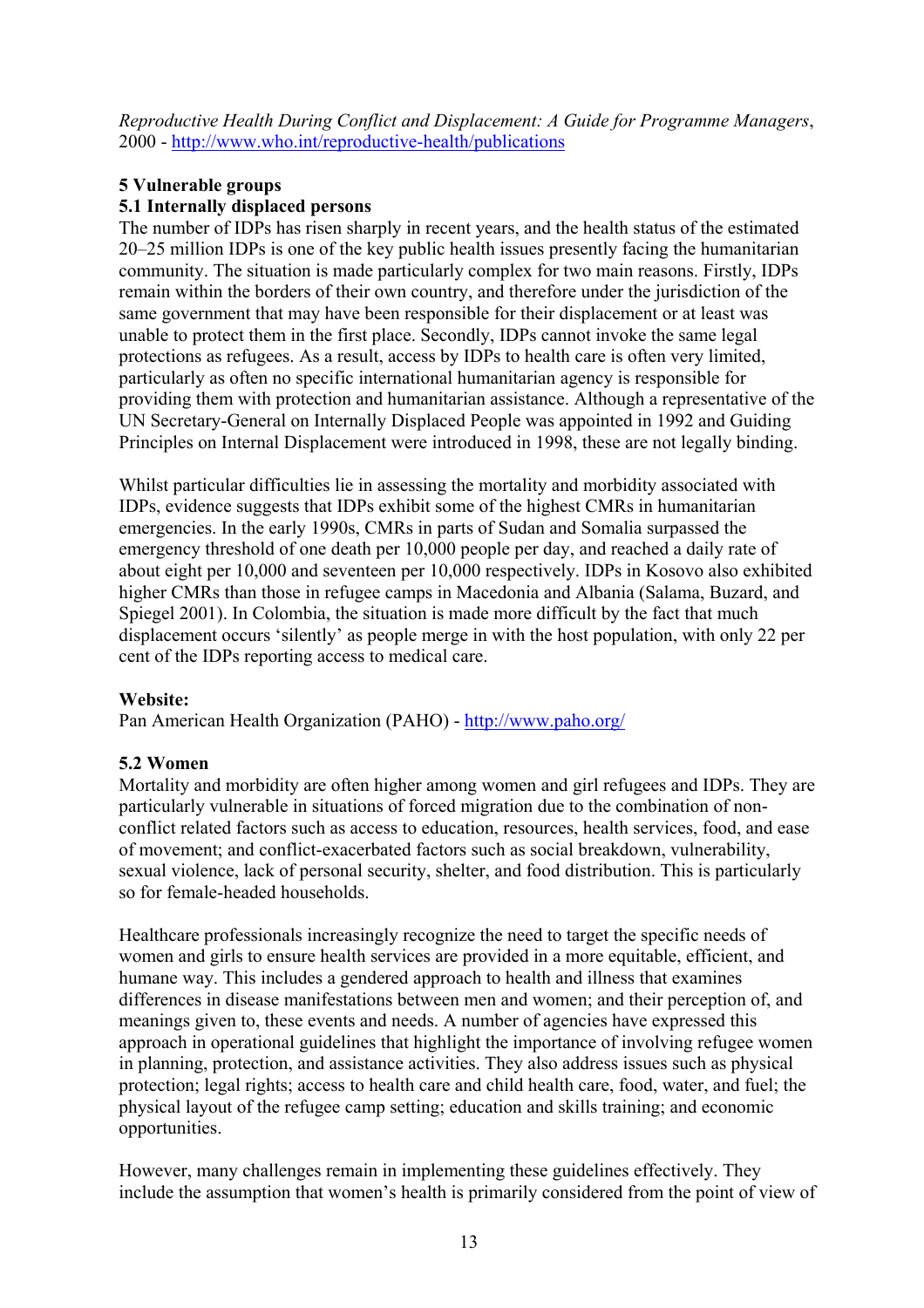her reproductive or maternal functions, and not in their own right. Understanding the sources of ill health for women relates to understanding how social, cultural, and economic factors interact to affect the status of women. The WHO 1995 World Health Report argues that 'a woman's health is her total well-being, not determined solely by biological factors and reproduction, but also by the effects of workloads, nutrition, stress, war and migration, amongst others'. Despite the clear risks faced by women and girls in times of forced migration, simplification of the situation and over-reliance on 'vulnerability' runs the risk of women being portrayed as passive victims, resulting in projects being imposed upon women without their participation and leadership in their design, implementation, monitoring, and evaluation (Lindsey 2001; Turner 2001).

#### **Website:**

WHO 1995 World Health Report <http://www.who.int/whr2001/2001/archives/1995/index.htm>

#### **5.3 Children and the elderly**

The experiences and circumstances of children in conflict situations and in forced migration are diverse and cannot be easily generalized. In many situations the health of children may be endangered through malnutrition, poor housing, hygiene and sanitation, and lack of access to basic health care. Adolescents in the age range 10–24 are also at most risk of HIV infection. According to UNICEF, at least 50 per cent of all new infections occur amongst this age group. The impact of conflict upon HIV/AIDS prevention programmes and access to health care, combined with increased sexual exploitation — particularly of young people increases such risk. The high number of displaced people in areas of high HIV/AIDS prevalence further exacerbates the situation.

The notion of vulnerability also needs to be questioned for children as it potentially neglects the resilience and coping mechanisms of children, and again fosters notions of passiveness which could hinder children's inclusion and active participation in healthcare interventions intended for them. Ensuring that children's needs are appropriately addressed can perhaps be achieved through the combined application of the two dominant approaches to understanding the situation of children affected by armed conflict. The first is the child development approach, which aims to minimize risk and prevent further harm while reinforcing protecting factors that facilitate children's physical and mental well-being. The second is the rightsbased approach, which focuses on the fact that children not only have needs, but also the right to have these needs met.

The Convention on the Rights of the Child, which was launched by the United Nations in 1989 and widely ratified, set international norms for the recognition and observance of children's rights. The three key principles are: (1) the best interests of the child must be observed; (2) non-discrimination must be observed to assure that all children have the right to be treated equally; and (3) children must have the right to participation (<http://www.unhchr.ch/html/menu3/b/k2crc.htm>).

Despite the considerable health risk faced by the elderly during times of forced migration, their needs are frequently marginalized. This was highlighted in the Balkans crisis of 1999. Whilst the CMRs among refugees displaced from Kosovo to Macedonia and Albania were relatively low, a large proportion of deaths occurred among elderly people as a result of warrelated traumatic injury and chronic diseases, with elderly people more at risk for undernutrition than young children. Yet, they were rarely considered a vulnerable group (Salama, Buzard, and Spiegel 2001).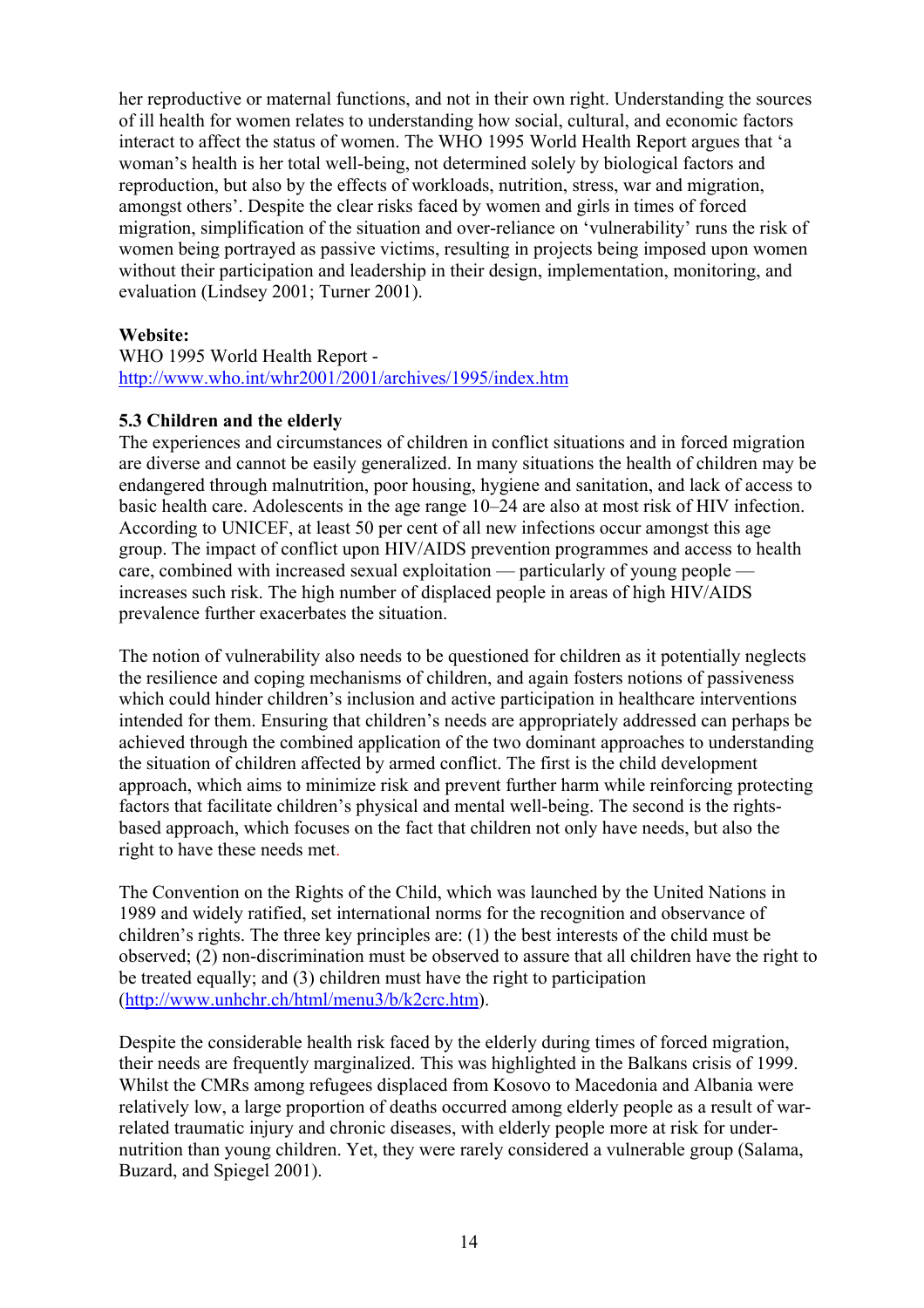The vulnerability of any group (women, men, children, or the elderly) differs according to its exposure to a given problem and its capacity to tackle it. The type of action necessary to respond to their needs depends on the specific circumstances and local context, and correctly identifying the specific demographic characteristics and epidemiological profiles of each displaced population. Above all is the need to involve the 'beneficiaries' in the planning, implementation, monitoring, and evaluation of healthcare interventions.

## **Websites:**

The Convention on the Rights of the Child - <http://www.unhchr.ch/html/menu3/b/k2crc.htm>

Convention on the Rights of the Child - <http://www.unicef.org/crc/crc.htm>

Norwegian Refugee Council: Global IDP Project -<http://www.idpproject.org/>

International Committee of the Red Cross (ICRC): Women and war [http://www.icrc.org/web/eng/siteeng0.nsf/iwpList2/Focus:Women\\_and\\_war](http://www.icrc.org/web/eng/siteeng0.nsf/iwpList2/Focus:Women_and_war)

Reproductive Health Response in Conflict Consortium (RHRC) -<http://www.rhrc.org/>

Saving Women's Lives -<http://www.savingwomenslives.org/>

World Health Organization (WHO) – <http://www.who.int/disasters>

UN: Women Watch: <http://www.un.org/womenwatch/>

UNHCR - [http://www.unhcr.org](http://www.unhcr.org/)

UNICEF - [http://www.unicef.org/aids/index\\_resources.html](http://www.unicef.org/aids/index_resources.html)

Women's Commission for Refugee Women and Children <http://www.womenscommission.org/>

World Health Report (focusing on mental health) -<http://www.who.int/whr2001/2001/>

## **6 Forced migration and healthcare systems**

## **6.1 Assessment and surveillance**

A fundamental role of public health is to assess the current and future health needs of refugees and IDPs to help allocate resources and to design, implement, and evaluate health services and systems to meet those needs. This is based upon the collection of timely and valid quantitative and qualitative data. Of particular importance are epidemiological studies. Epidemiology is the study of the distribution, frequency, and determinants of health-related events in human populations. It is less concerned with events affecting a single individual than it is with the patterns of events in populations, and is based on the premise that adverse health outcomes do not occur randomly within a population but rather occur in somewhat predictable patterns. Such patterns may be manifested as clusters of disease, or other health outcomes in location, time, or amongst certain groups of people.

The overall objective of assessment and epidemiological surveillance is to understand the needs of displaced populations, match available resources to needs, prevent further adverse health effects, evaluate the quality and quantity of services provided, and facilitate improved performance in the planning, services, and management by individuals, organizations, and health systems. Such studies may address the following: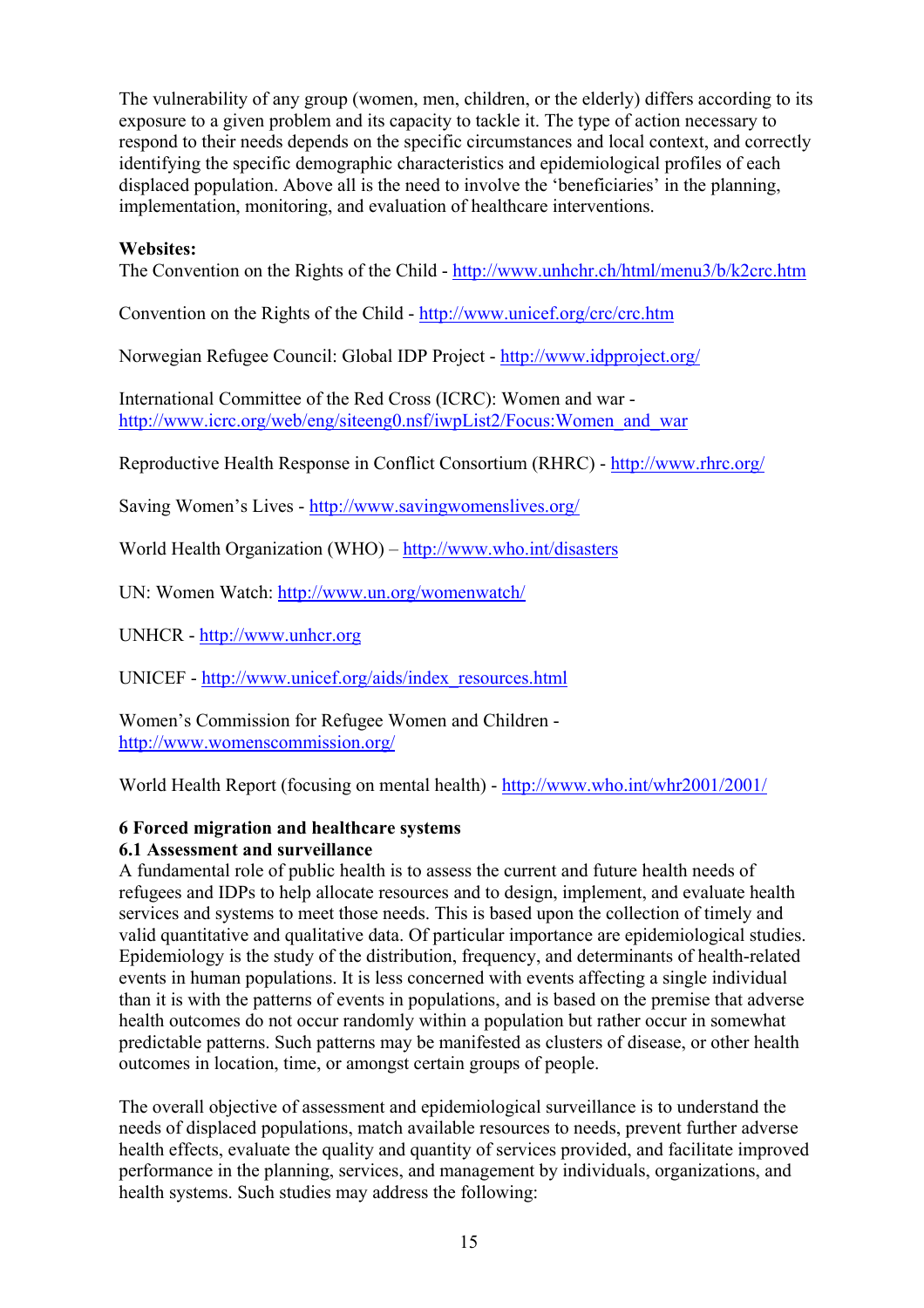- Vulnerability analysis of the population at risk.
- Evaluation of the public health impact of disasters or complex emergencies.
- Analysis of risk factors for adverse health effects.
- Clinical and economic investigations of the efficacy and effectiveness of particular approaches to prevention, diagnosis and treatment of healthcare interventions.

Essential to the effective measurement of such studies is a surveillance system that integrates epidemiologic, behavioural, laboratory, demographic, vital statistical, economic, medical, anthropological, and other types of information for programme development and action. To support preparedness, WHO has established a 'Health Intelligence Network for Advanced Contingency Planning', which provides rapid access to up-to-date information on particular countries and their health indices, as well as guidance on best practices and data on disease surveillance.

However, surveillance studies are often imprecise in identifying etiologic factors associated with increased morbidity and mortality. Such studies take place in what are generally extremely difficult situations characterized by insecurity, political involvement, restricted access to areas of conflict and sources of information, public fear and mistrust, lack of infrastructure, rapid movement of large populations, and lack of trained people to carry out the survey. Many poor countries also lack reliable health registration systems, making it particularly difficult to get baseline demographic and health data and denominators to determine the proportions of deaths, diseases, and disabilities that are related to conflict and settlement in refugee and IDP settings.

Whilst progress has been made, there remain calls to further standardize and co-ordinate the protocols, procedures, and indicators for the gathering of information, and to ensure that data is available, intelligible, useful, and appropriate. A further challenge to the medical research profession lies in the fact that there remains limited protection for refugees and IDPs when participating in medical research. This is particularly important given their lack of power and control.

Data limitations can be partially overcome through 'quick and dirty' surveys which aim to ensure simplicity, speed of use, and operational feasibility. These rapid assessment and surveillance methods use data from existing/temporary medical facilities, sentinel surveillance, community questionnaires, verbal autopsies, structured and semi-structured interviews, and focus group discussions. However, one of the greatest challenges is that no matter how accurate, timely, or relevant the information for policy- and programme-making, other issues come in to play involving political and personal values. This is particularly the case in the intensified environment of the complex emergency.

A large number of health assessment tools have been developed. These include the following:

- WHO: *Rapid Health Assessment Protocols for Emergencies*, 1999 <http://www.who.int/disasters/>
- UNHCR: *Operations Management Handbook*, 2003 - [http://www.unhcr.org/cgi](http://www.unhcr.org/cgi-bin/texis/vtx/publ)[bin/texis/vtx/publ](http://www.unhcr.org/cgi-bin/texis/vtx/publ)
- The International Federation of Red Cross and Red Crescent Societies: *Disaster Preparedness Training Manual*, 1997 <http://www.ifrc.org/WHAT/disasters/dp/manual.asp>
- Sphere project, *Sphere Project Handbook*, 2004 [http://www.sphereproject.org](http://www.sphereproject.org/)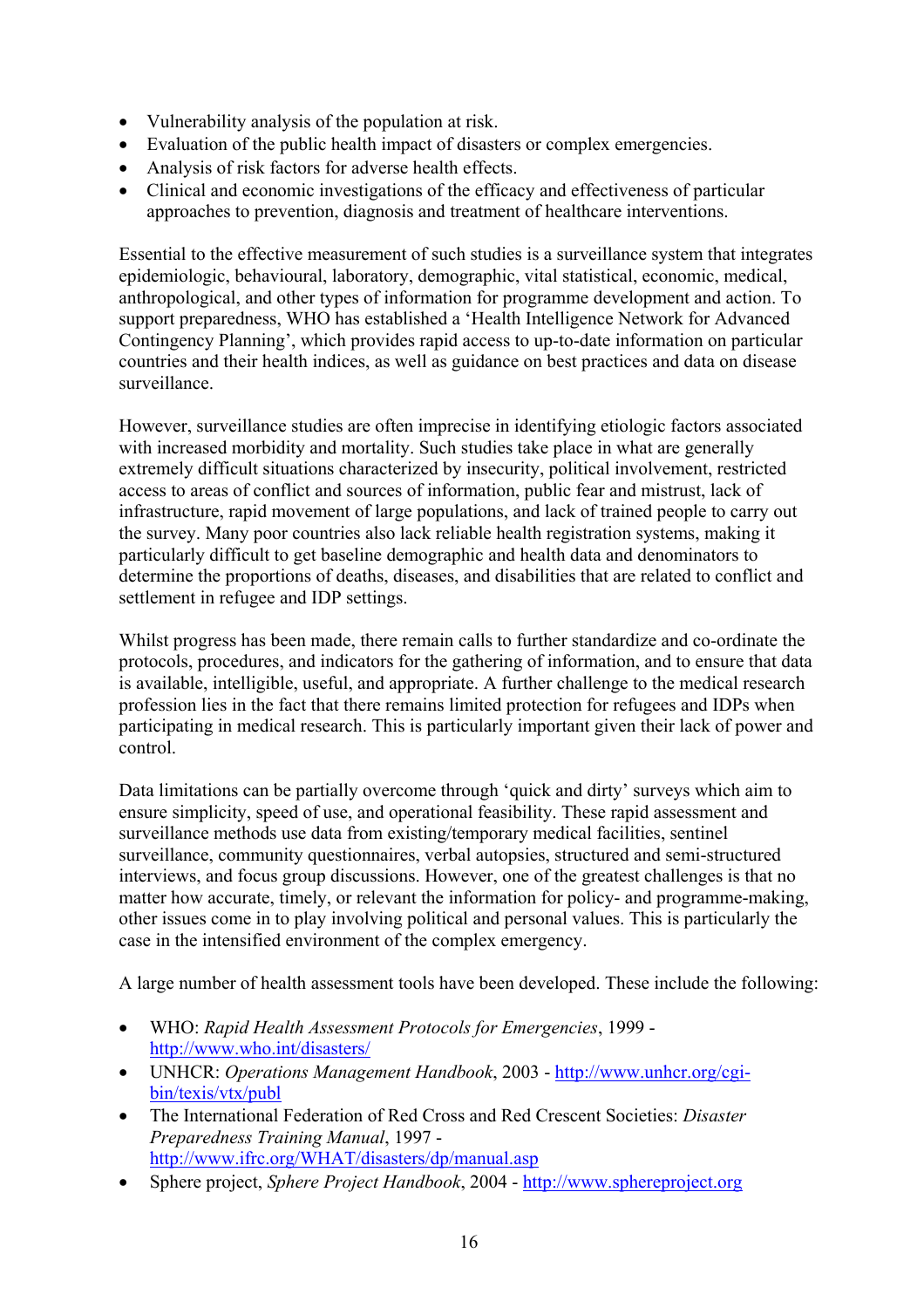- Johns Hopkins University School of Public Health: *Rapid Assessment Procedures (RAP): Addressing the Perceived Needs of Refugees & Internally Displaced Persons Through Participatory Learning and Action*, 2000 [http://www.jhsph.edu/refugee/images/tmb\\_rap\\_docs/rap\\_section1\\_profile.pdf](http://www.jhsph.edu/refugee/images/tmb_rap_docs/rap_section1_profile.pdf)
- Médecins Sans Frontières (MSF), *Refugee Health: An Approach to Emergency Situations*, 1997
	- [http://www.msf.org/source/refbooks/msf\\_docs/en/Refugee\\_Health/RH1.pdf](http://www.msf.org/source/refbooks/msf_docs/en/Refugee_Health/RH1.pdf)
- MSF *Rapid Health Assessment of Refugee or Displaced Populations*, 1999: <http://www.msf.org/source/refbooks/index.htm>

# **Websites:**

World Health Organization (WHO) -<http://www.who.int/en/> *World Health Report 2003* - <http://www.who.int/whr/> *Collective Violence*, 2002 [http://www.who.int/entity/violence\\_injury\\_prevention/violence/global\\_campaign/en/collectiv](http://www.who.int/entity/violence_injury_prevention/violence/global_campaign/en/collectiveviolfacts.pdf) [eviolfacts.pdf](http://www.who.int/entity/violence_injury_prevention/violence/global_campaign/en/collectiveviolfacts.pdf)

# **6.2 Relief, rehabilitation, and development**

A healthcare system may be defined as the resources, organization, financing, and management that go into the delivery of health services to the population in a designated geographic entity: country, province, district, or the like. Conflict and forced migration exert direct and indirect effects on health status and health systems, and the needs of forced migrants pose significant challenges to the healthcare systems in the areas in which they arrive. The nature of these challenges varies enormously depending on the cause of displacement, the socio-economic and political conditions in the source and host countries, the capacity of local health systems, and the health needs of the displaced and host population.

In refugee settings, the government authorities of the host country delegate the responsibility for the health care of refugees either to their own representatives or to a humanitarian agency or consortium of UN and NGO agencies, depending on the government's capacity for health financing and provision. The delegation of responsibility for IDPs is more complex and problematic, with local powers often reluctant to directly provide services or allow external agencies to do so.

Those responsible for healthcare services need to decide the most effective system for their provision. Criteria which need to be addressed include, firstly, ensuring accessibility and equity of care. This includes geographic, financial, political, and sociocultural access, and must address issues of discrimination based upon gender, age, ethnicity, or political affiliation. Secondly, the quality and humanity of care, including participation by the target population in the nature and range of health services provided, must be addressed. Thirdly, co-ordination must be ensured between the types of services offered, the needs of the target population, and the various administrative and implementing bodies involved. Lastly, it is essential that the needs of the host population are fully taken into account and not marginalized in this process.

These decisions are generally based on findings from local assessments and surveillance (see above), negotiations with local authorities, agency policies, operational guidelines and specialist experience. The strong involvement of local entities in the initial assessments has also proven to be beneficial. A key difficulty faced in assessing the most effective provision of health services to refugees and IDPs is the lack of systematic data and research. Whilst the WHO and the Macfarlane Burnet Institute for Medical Research and Public Health have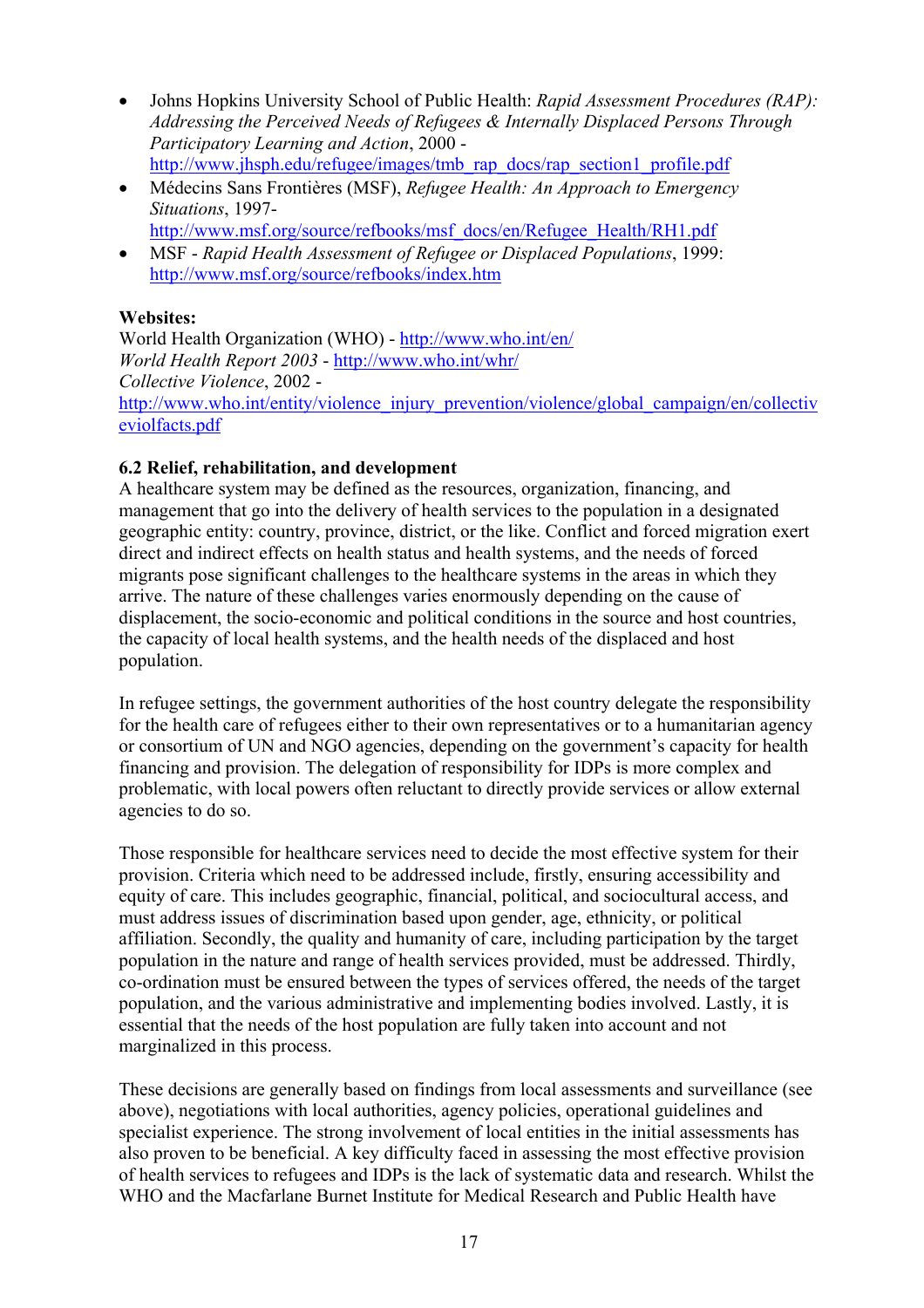begun to document studies that will build the foundation of research, no foundation of applied health research exists for complex emergencies, as it does for natural and technological disasters or for conventional cross-border wars.

In emergencies, humanitarian organizations try in the first instance to prevent loss of life and subsequently to re-establish an environment where health promotion is possible. Many relief organizations see their primary role in providing these Emergency Medical Health Interventions (EMHIs) to save lives and have an impact upon health outcomes within a couple of weeks. Their health measures are largely decided by humanitarian agencies (justified by the urgency of meeting vital needs), and are not necessarily concerned whether their activities can be replicated or sustained over the longer term.

In contrast, agencies such as UNHCR have adopted a specifically development-related, primary health care (PHC)-based perspective that attempts early on to take into account issues such as efficiency, sustainability, equity, and local involvement and ownership. PHC activities include:

- Promotion of good nutrition.
- Adequate provision of safe water and basic sanitation measures.
- Shelter and housing.
- Immunization programmes.
- Prevention and control of local endemics through communicable disease and vector control programmes.
- Reproductive health care and preventative care for mothers, infants and children.
- Treatment of common diseases and injuries.
- Provision of essential drugs.
- Health promotion and education about health problems.

EMHIs are criticized for foregoing sustainability by becoming too isolated from longer-term PHC initiatives, and for not recognizing that the needs of refugee populations are not essentially different from the everyday health needs in developing countries. However, the development/PHC approach is criticized for failing to address the unique, immediate challenge of acute morbidity and mortality. It is said that the objectives of emergency interventions must be differentiated from other forms of intervention, with specific tools developed, and a more context-specific and flexible appreciation of vulnerability (Davis 1996).

However, a synthesis of the two approaches is possible. Both use a similar strategy of aiming to ensure the widest possible access to health services and emphasising preventative measures. The varying causes of forced migration and changes over time will also effect the nature of the healthcare needs and thereby the appropriateness of different approaches. This includes shifts from casualty and acute patient care management towards provision of primary health services. Co-ordination between EMHI and PHC, including the participation of the target population in planning and implementation, would help emergency activities gain a 'developmental' dimension (Macrae *et al*. 1998).

The nature of service provision and systems development also includes debate over the establishment of parallel services for displaced persons, or a more development approach by upgrading the existing health infrastructures to provide integrated services for host and displaced persons. Whilst the former may be more able to meet the specific needs of displaced persons, it may forego sustainability and also run the risk of alienating the host population if they perceive health services for displaced people as better than their own. An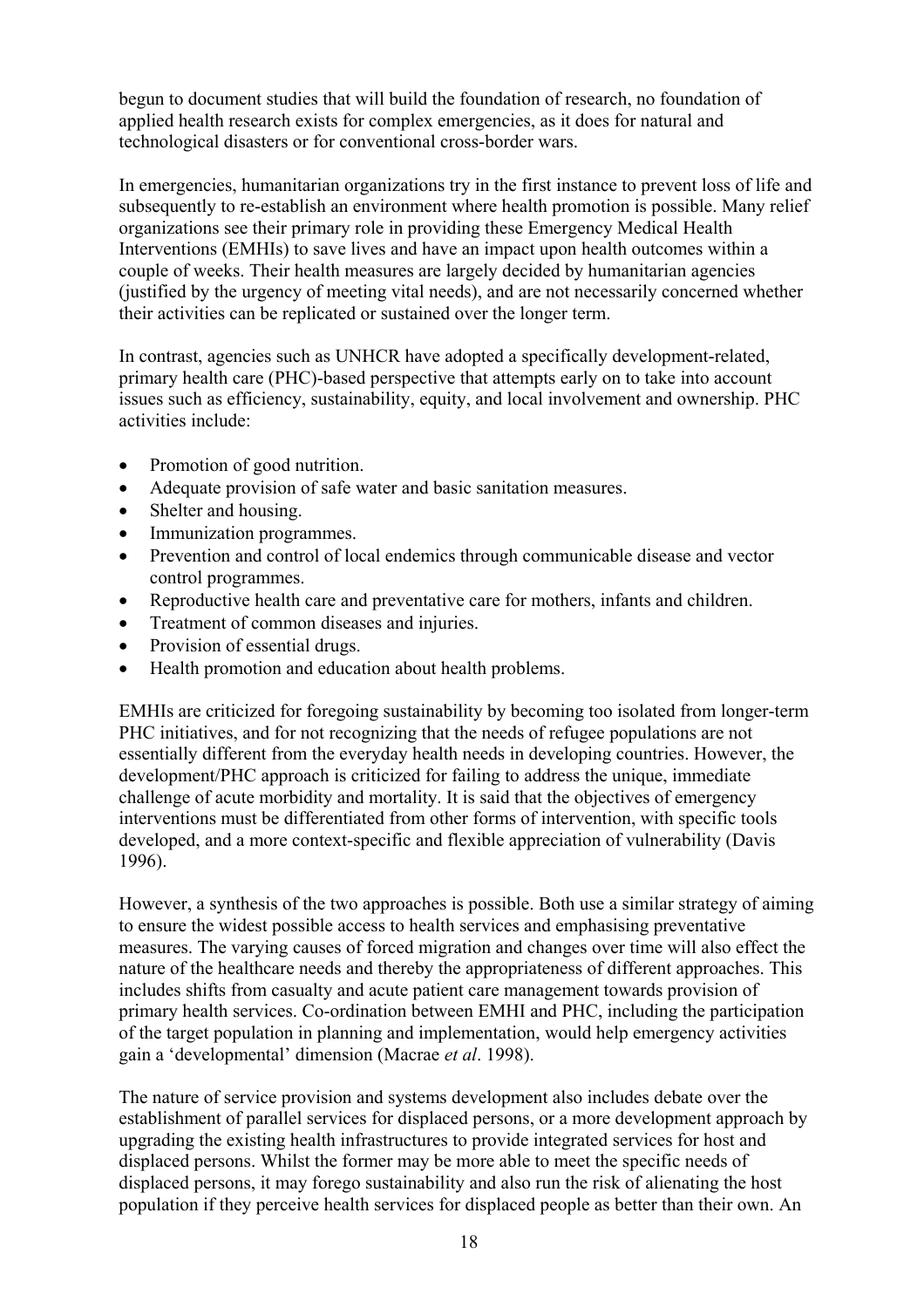example of efforts to co-ordinate and integrate emergency health care with long-term health sector reform was led by WHO in Kosovo in 1999. This highlighted the importance of close inter-agency and cross-sectoral co-operation, and the need for a clear mandate, legitimacy, and leadership. These are clearly challenges in themselves.

Long-term planning, and ultimately legitimacy, of health services and systems also involves shifting responsibilities over time between humanitarian agencies and local or national authorities. Ensuring the extent and quality of services provided is a particular concern where doubts exist as to the capacity and/or willingness of the authorities to provide services to the displaced population. The risk is in maintenance of the socio-economic structural weaknesses that may have been a cause of the conflict or displacement itself. Rehabilitation must therefore take into account the needs of the previously under-served minority groups and ensure more equitable and appropriate access to health services.

Addressing the needs of displaced people also implies financially re-examining the conventional expectations of the national healthcare system. The potential expense and resources needed may require considerable international support, including ensuring sustainability through appropriate allocation of capital and recurrent costs (Macrae 1997). Concerns over financial sustainability have also led to debate over the use of health-user fees. Although the general consensus is that health services should be provided for free to refugees, a number of cost-recovery schemes have been introduced in long-term, protracted situations, such as in Afghanistan and the Democratic Republic of Congo, in an attempt to improve the long-term financial viability and quality of health services. Studies on the use of user fees in complex emergencies have addressed issues of equity, including people's willingness and ability to pay for health services and the impact that user fees and cost of medicines have upon purchase of other essential items and food such as food, education, and housing.

## **Websites:**

London School of Hygiene and Tropical Medicine: 'Evidence-based Humanitarian Aid' [http://www.lshtm.ac.uk](http://www.lshtm.ac.uk/)

International Federation of Red Cross and Red Crescent Societies: *World Disasters Report 2003* - <http://www.ifrc.org/publicat/>

Médecins Sans Frontières (MSF): *Refugee health: an approach to emergency situations*. London: Macmillan, 1997 [http://www.msf.org/source/refbooks/msf\\_docs/en/Refugee\\_Health/RH1.pdf](http://www.msf.org/source/refbooks/msf_docs/en/Refugee_Health/RH1.pdf)

World Health Organization (WHO): *Collective Violence*. Geneva: WHO, 2002 [http://www.who.int/entity/violence\\_injury\\_prevention/violence/global\\_campaign/en/collectiv](http://www.who.int/entity/violence_injury_prevention/violence/global_campaign/en/collectiveviolfacts.pdf) [eviolfacts.pdf](http://www.who.int/entity/violence_injury_prevention/violence/global_campaign/en/collectiveviolfacts.pdf)

Macfarlane Burnet Institute for Medical Research and Public Health <http://www.burnet.edu.au//home>

#### **6.3 Health, humanitarianism, and human rights**

The provision of health services to refugees and IDPs is inevitably implicated in the ongoing debate within the humanitarian field between those favouring the traditional humanitarian principles of impartiality and neutrality, and those who feel humanitarian activities should include longer-term political, developmental, and human-rights goals. Critics of the former would argue that in many cases health workers are inadvertently assisting the very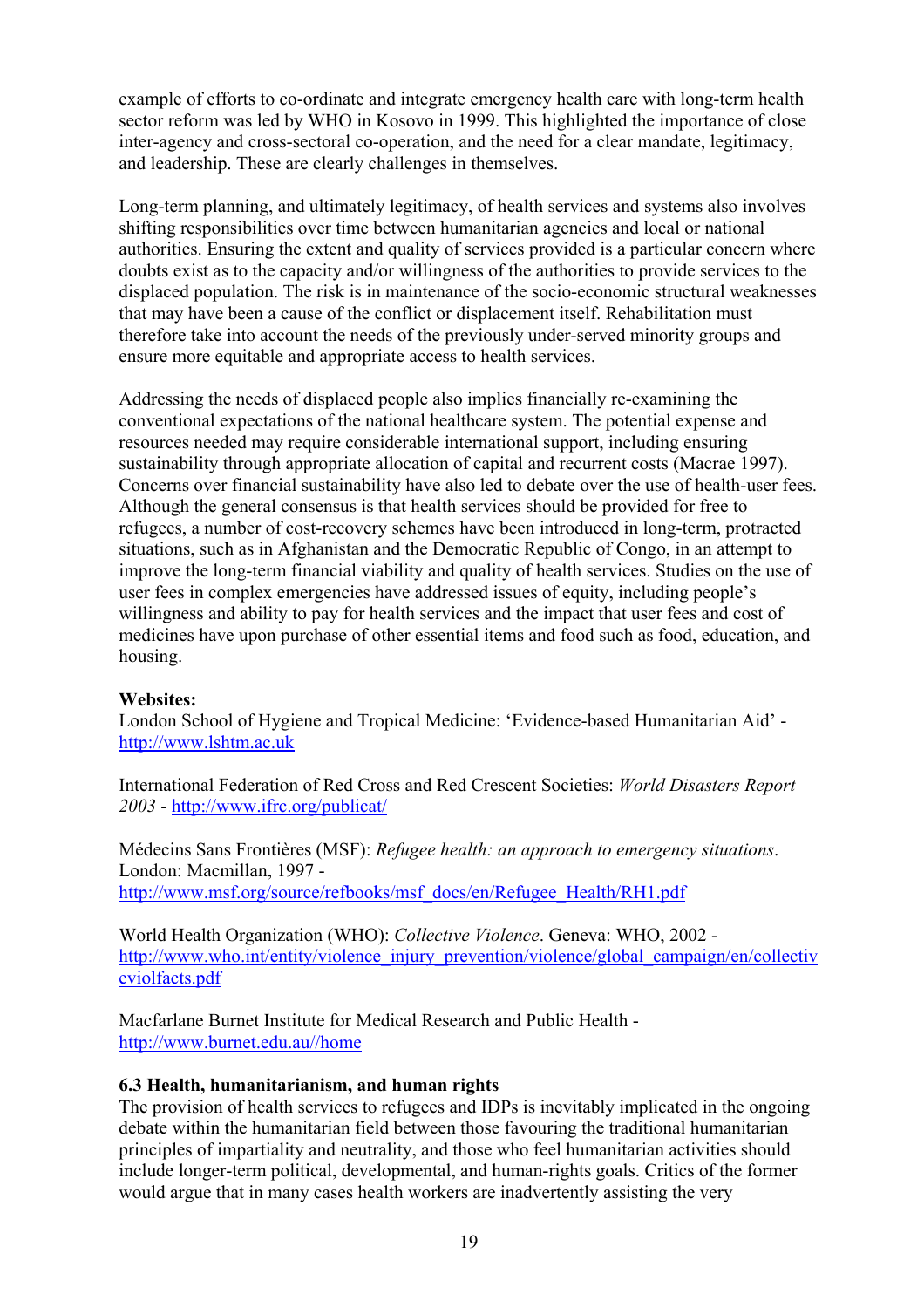perpetrators of violence, and confer a degree of legitimacy on the perpetrators. Instead, humanitarian work should actively involve securing human rights and peace, even at the expense of neutrality and impartiality. Many agencies support this belief. Médecins Sans Frontières (MSF) was founded upon the importance of 'bearing witness' to human rights violations; and in extreme cases, services have been withdrawn from those suspected of being involved in violent activities, such as from refugee camps in Zaire in 1994. Staff of NGO have expressed their belief that humanitarian responses alone are often insufficient, and that without a commitment to human rights, humanitarian responses will only mitigate suffering, but not prevent a new generation of victims of human-rights violations (Rieff 2002). Indeed, neutrality has almost become a dirty word among many of the UK's leading aid agencies (Slim 1997).

However, the reformist approach is marked with huge practical and ethical difficulties that potentially risk the significant gains made in humanitarianism over the past half century (Fox 2001). How does one distinguish (and prioritize services between) the victims from the villains, refugees from fugitives, the deserving from the undeserving? Gerald Martone (2003) of IRC noted, 'by withdrawing life-sustaining assistance from refugees of Hutu ethnicity, humanitarian agencies abandoned the principle of impartiality. Is this not precisely the sort of prejudice and ethnic generalization that had caused the slaughter in the first place?'

Critics of the development approach also express concerns that development-oriented aid interventions may be channelled through organs of the state, so that in situations where the state is a party to conflict, humanitarian aid may lose its fundamental elements of neutrality and impartiality (White and Cliffe 2000). Making humanitarian aid political by linking it with human rights and longer-term development also runs the risk of combatants no longer recognizing or respecting the impartiality and neutrality of humanitarian agencies. As Hugo Slim noted, 'agencies cannot expect immunity or "humanitarian space" if they are leaning towards solidarity' (Slim 1997).

The humanitarian principle is further clouded by the arguments for military intervention based upon humanitarian justifications, which have been supported by a number of aid agencies. The danger is a blurring of roles as military forces get involved in the provision of humanitarian relief, with aid agencies perceived as being aligned with the those same military forces and their governments. Attacks on UN, Red Cross, and NGO staff in Afghanistan and Iraq in 2003 testify to the increasing lack of respect for humanitarian principles by belligerents.

## **Website:**

ICRC: Debate on Humanitarian Action [http://www.icrc.org/web/eng/siteeng0.nsf/iwpList2/Focus:Debate\\_on\\_humanitarian\\_action](http://www.icrc.org/web/eng/siteeng0.nsf/iwpList2/Focus:Debate_on_humanitarian_action)

#### **7 Regulation and ethical codes of conduct**

Unlike the situation within functioning nation-states, in the field of humanitarian assistance, health professionals and their organizations often used to be able to deliver health services without having to undergo individual or organizational accreditation in the affected country for both quality and accountability. However, since the early 1990s, indicators for the assessment, monitoring, and evaluation of health services provided by humanitarian organizations to populations affected by complex emergencies have been developed to improve the effectiveness and accountability of humanitarian response, in recognition of the potential harm that such programmes could cause. A catalyst for this was the very high mortality resulting from epidemics of cholera and dysentery among Rwandan refuges in Goma, Zaire, in 1994, with wide-scale clinical mismanagement of cholera by inexperienced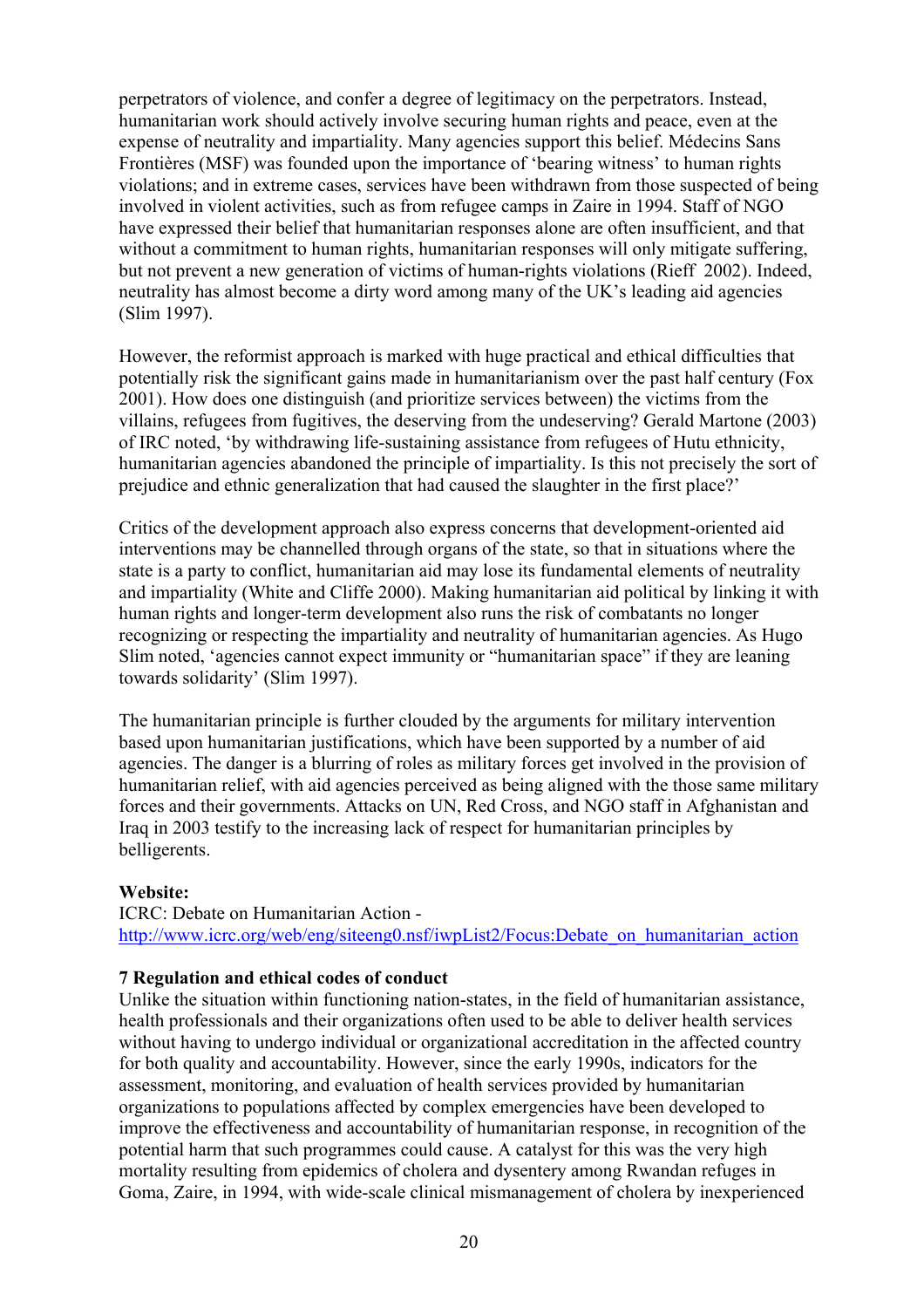relief workers. Ongoing concerns are also expressed about the impact of poorly planned and co-ordinated donor-funded programmes in distorting needs, inflating prices and salaries, and taking local staff away from much-needed positions (Cullinan 2001). Donor agencies and host governments are also increasingly questioning the cost-effective use of their funds.

In 1994 the Red Cross movement and NGOs developed a Code of Conduct which seeks to safeguard high standards of behaviour, and to maintain the independence and effectiveness of disaster relief. In ten principles, the Code promotes the impartial character of aid, the respect of local cultures, the idea of building on local capacities, and the involvement of beneficiaries along with respect for their dignity. Furthermore, it describes the relationship that humanitarian agencies should seek with donor governments, host governments, and the UN system.

A second code of conduct was developed in the form of the Sphere project to try and improve accountability among aid agencies. Its first objective is to assist the international humanitarian community in developing a common framework for humanitarian action. Known as the 'Humanitarian Charter', the framework is based on key principles in international human rights and humanitarian law, and on the Red Cross/Red Crescent Code of Conduct. The second objective of the Sphere project is to outline minimum technical standards for humanitarian interventions. This makes explicit links to the defined levels of service delivery set out in the five core sectors of water supply and sanitation, nutrition, food aid, shelter and site planning, and health services.

Despite these developments, there is still no over-arching regulatory body with the power to enforce the attainment of standards by using the indicators outlined by Sphere and in other documents. The nearest such institutions are the Ombudsman Project and the connected Humanitarian Accountability Project, which seek to create an ombudsman of humanitarian work at field, organizational, and sector-wide level. However, they still lack enforcement mechanisms. Critical work remains in ensuring that such programmes are accountable not only to the donors and governments, but to the affected population.

It is also argued that regulatory codes need to move beyond utilitarian criteria of effectiveness, efficiency, and quantitative measurements, and should also address issues of humanity, equity, and local ownership. This is reflected in the NGO collaboration, 'The Quality Project'. It seeks a more holistic approach to quality, placing interventions in a wider political context. Others argue that the regulatory framework needs to more strongly address issues of human rights, suffering, bearing witness, and the social and political context of all humanitarian work (Robertson *et al*. 2002; Griekspoor and Collins 2001). A concern would be the impact such actions may have upon the humanitarian principles of independence, impartiality, and neutrality.

## **Websites:**

Ombudsman Project - <http://www.hapgeneva.org/OMBUDSMAN/ombudsman.htm>

Humanitarian Accountability Project - <http://www.hapinternational.org/en/>

The Quality Project - [http://www.projetqualite.org/pq\\_engl/proq\\_eng.htm](http://www.projetqualite.org/pq_engl/proq_eng.htm)

Sphere: Humanitarian Charter and Minimum Standards in Disaster Response [http://www.sphereproject.org](http://www.sphereproject.org/)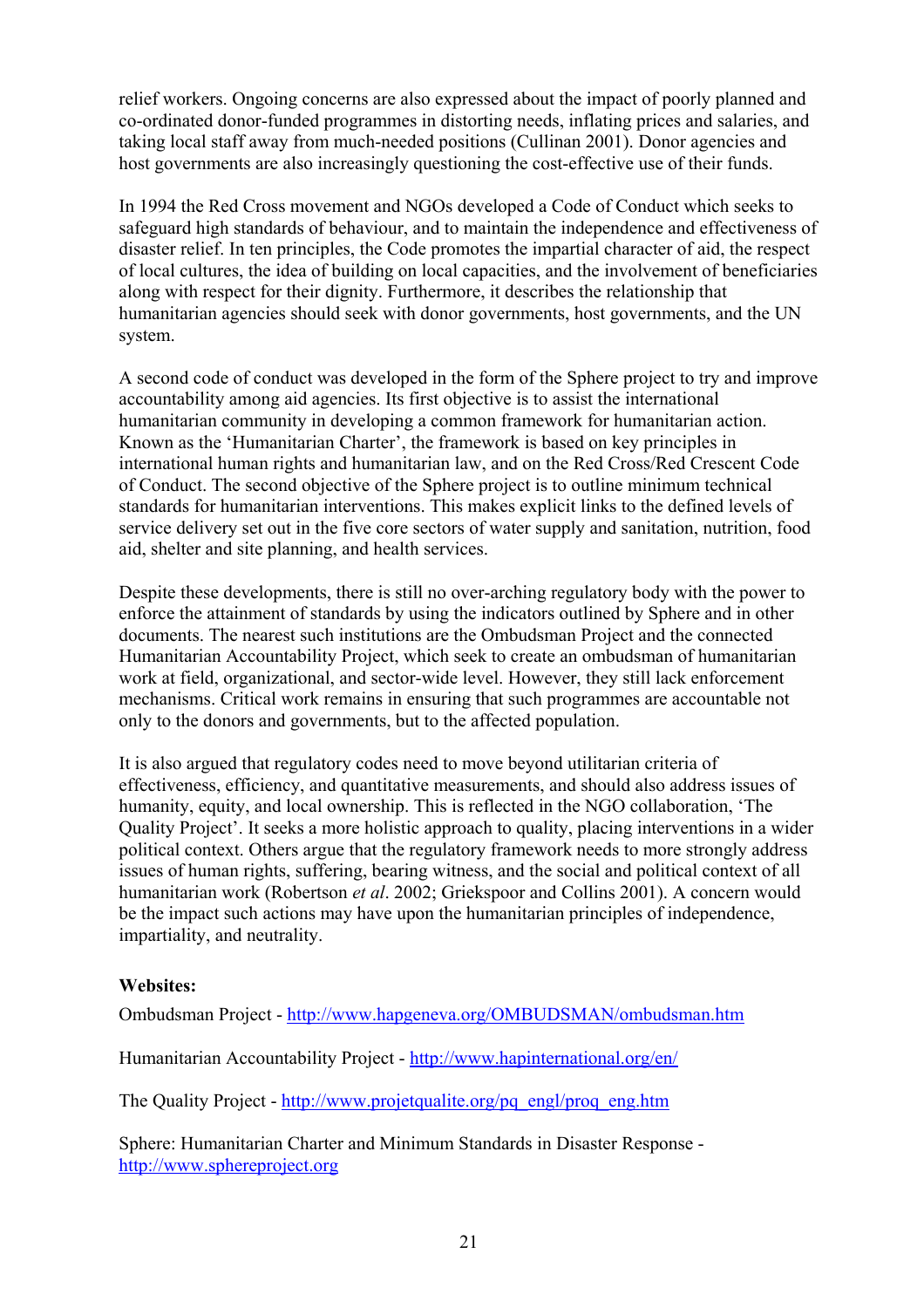International Humanitarian Forum on War and Accountability <http://www.icrc.org/web/eng/siteeng0.nsf/iwpList2/Focus:Accountability>

## **8 Conclusion**

Despite the significant progress that has been made in the last thirty years in the field of public health and forced migration, significant challenges remain. These include greater access to health services by IDPs, improved co-ordination and co-operation amongst the agencies and authorities involved in public health and forced migration, and greater participation in the planning, implementation, and evaluation of health programmes by the displaced people themselves. A more informed debate also needs to take place on the association between forced migration and communicable disease. In addition, more equitable financing of humanitarian health responses which more accurately reflect levels of need is required, with a more transparent and system-wide framework for judging and responding to the relative severity of situations.

The long-term solutions to the problems that displaced people endure are clearly political in nature, and public health can play a greater role in trying to prevent conflict and displacement by identifying determinant risk factors of collective violence ([http://www.who.int/disasters/bridge.cfm\)](http://www.who.int/disasters/bridge.cfm). These could include socio-economic inequalities, particularly between (rather than within) distinct population groups; high rates of infant mortality; rapid changes in populations structures, including large-scale refugee movements; and insufficient access to food, safe water, and health care. The challenge is whether public health can combine the mitigation of the health impact of displacement with helping to prevent displacement in the first place. Public health, as Rudolf Virchow pointed out more than a century and a half ago, is 'politics writ large' (Virchow, 1849).

## **9 Other resources**

## **9.1 Journals and databases**

*British Medical Journal* - <http://bmj.bmjjournals.com/>

*Disasters* - <http://www.blackwellpublishing.com/journal.asp?ref=0361-3666&site=1>

*Forced Migration Review* - <http://www.fmreview.org/>

*Journal of the American Medical Association* - <http://jama.ama-assn.org/>

*Journal of International Development* <http://www.wileyeurope.com/WileyCDA/WileyTitle/productCd-JID.html>

*Journal of Refugee Studies* - <http://www3.oup.co.uk/refuge/>

*The Lancet* - [http://www.thelancet.com](http://www.thelancet.com/)

*New England Journal of Medicine* - <http://content.nejm.org/>

PubMed (medical and health database) -<http://www.ncbi.nlm.nih.gov/PubMed/>

ISI Web of Knowledge -<http://wok.mimas.ac.uk/>

## **9.2 Academic and research institutes**

York University (Canada) Centre for Refugee Studies -<http://www.yorku.ca/crs/>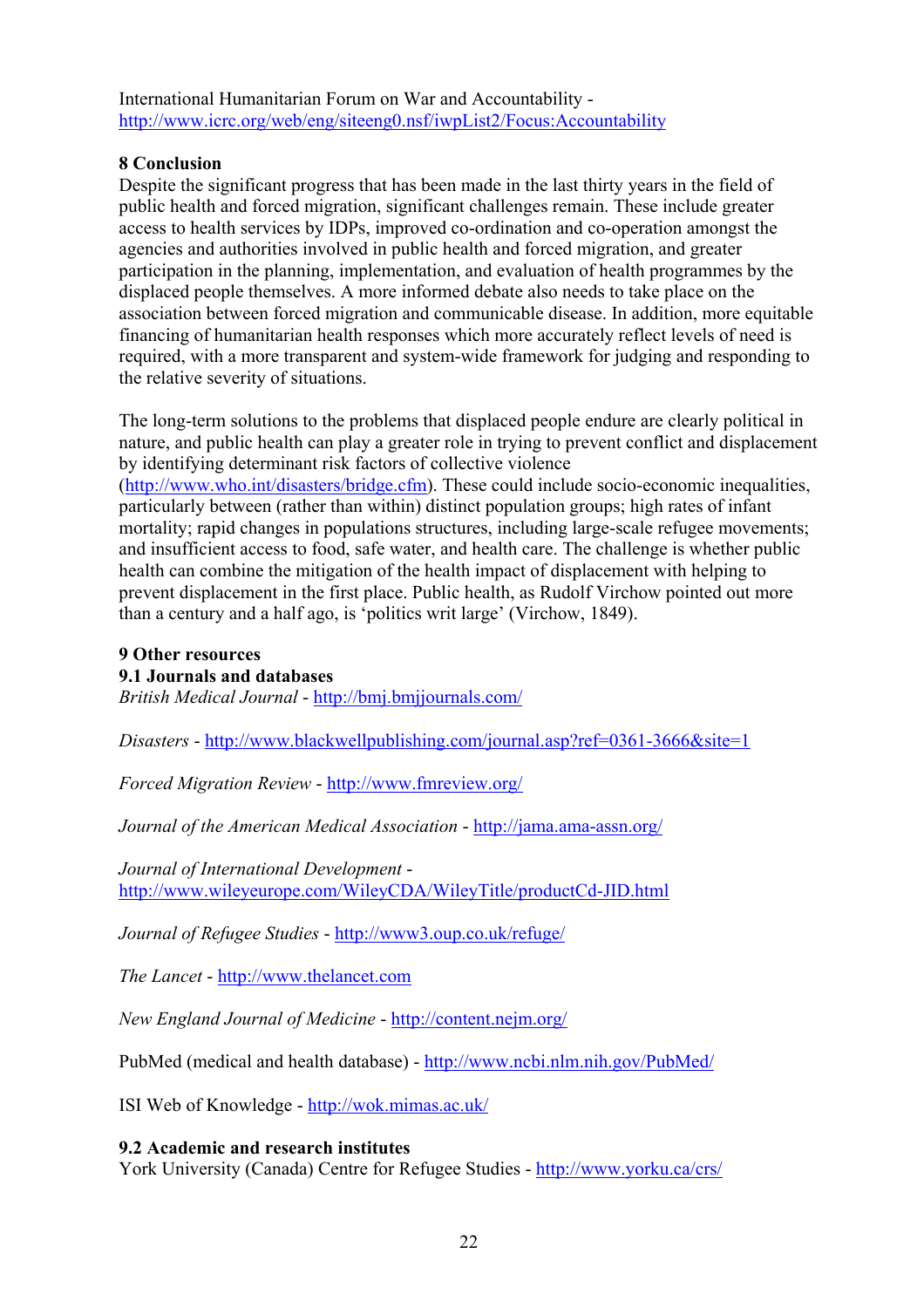Columbia University Mailman School of Public Health <http://www.mailman.hs.columbia.edu/index.html>

François-Xavier Bagnoud Center for Health and Human Rights <http://www.hsph.harvard.edu/fxbcenter/>

Harvard University School of Public Health - <http://www.hsph.harvard.edu/>

Johns Hopkins University Bloomberg School of Public Health -<http://www.jhsph.edu/>

London School of Hygiene and Tropical Medicine - [http://www.lshtm.ac.uk](http://www.lshtm.ac.uk/)

Overseas Development Institute - [http://www.odi.org.uk](http://www.odi.org.uk/)

Oxford University Refugee Studies Centre - [http://www.rsc.ox.ac.uk](http://www.rsc.ox.ac.uk/)

**9.3 Governmental, inter-governmental, and multilateral institutions**  Centers for Disease Control and Prevention (CDC) - [http://www.cdc.gov](http://www.cdc.gov/)

Department for International Development (UK) - [http://www.dfid.gov.uk](http://www.dfid.gov.uk/)

European Commission Humanitarian Aid Office (ECHO) http://europa.eu.jnt/comm/echo/index\_en.htm

International Committee of the Red Cross (ICRC) - [http://www.icrc.org](http://www.icrc.org/)

International Federation of Red Cross and Red Crescent Societies - [http://www.ifrc.org](http://www.ifrc.org/)

International Organization for Migration - <http://www.iom.int/>

Sphere Project - [http://www.sphereproject.org](http://www.sphereproject.org/)

United Nations Programme on HIV/AIDS (UNAIDS) - <http://www.unaids.org/en/default.asp>

United Nations Children's Fund (UNICEF) - [http://www.unicef.org](http://www.unicef.org/)

United Nations High Commission for Refugees (UNHCR) - [http://www.unhcr.org](http://www.unhcr.org/)

United Nations High Commission for Human Rights (UNHCHR) - [http://www.unhchr.ch](http://www.unhchr.ch/)

United Nations Population Fund (UNFPA) - [http://www.unfpa.org](http://www.unfpa.org/)

World Food Programme (WFP) - [http://www.wfp.org](http://www.wfp.org/)

World Health Organization (WHO) - [http://www.who.int](http://www.who.int/)

**9.4 Non-governmental organizations**  Action Aid - [http://www.actionaid.org.uk](http://www.actionaid.org.uk/)

American Refugee Committee International - <http://www.archq.org/>

CARE (International) - [http://www.care.org](http://www.care.org/)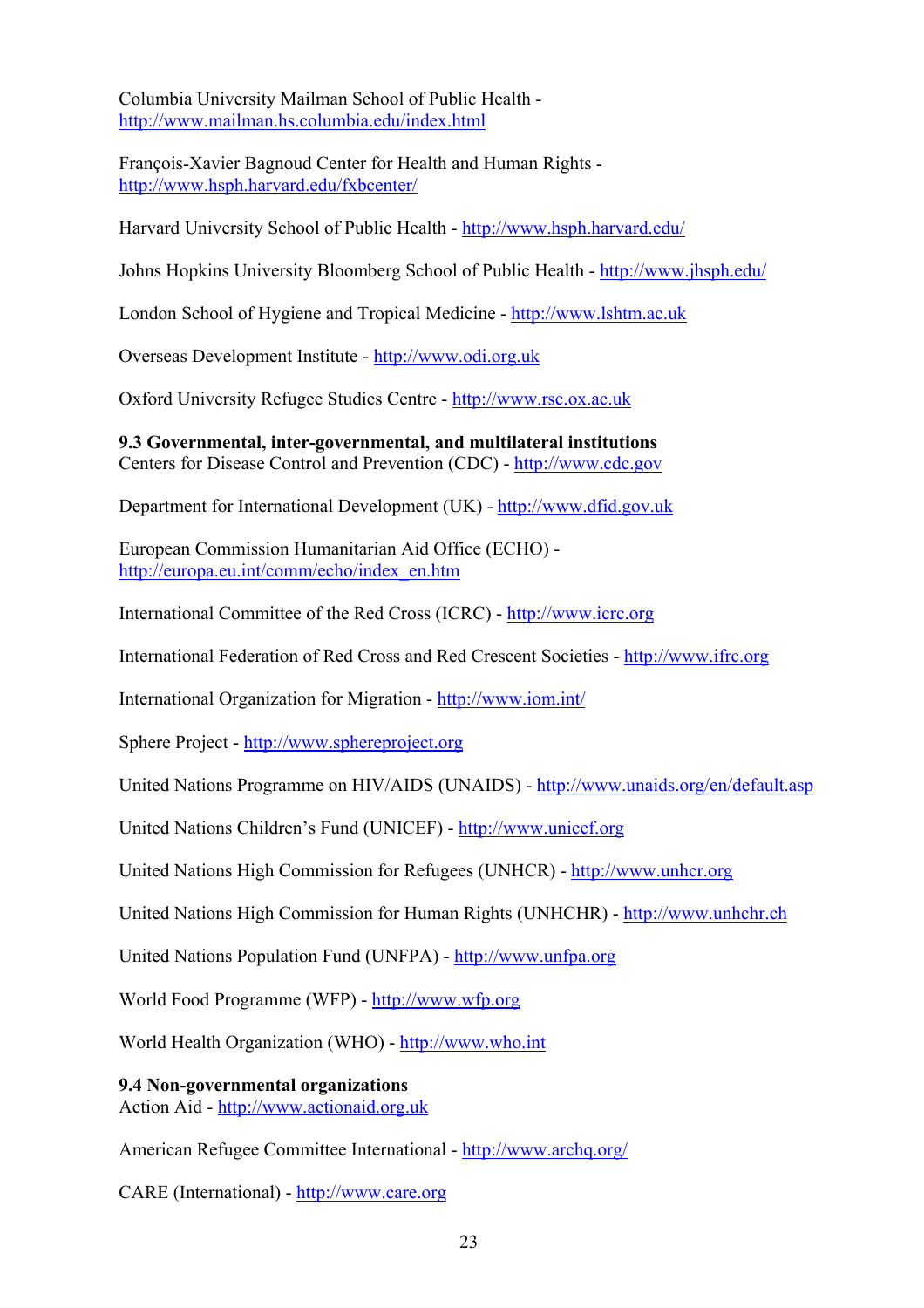International Centre for Migration and Health -<http://www.icmh.ch/>

International Rescue Committee - <http://www.theirc.org/>

Global IDP Project (Norwegian Refugee Council) - <http://www.idpproject.org/>

Medact - [http://www.medact.org/tbx/pages/section.cfm?index\\_id=3](http://www.medact.org/tbx/pages/section.cfm?index_id=3)

Merlin -<http://www.merlin.org.uk/template6.asp?PageID=1>

Norwegian Refugee Council - <http://www.nrc.no/engindex.htm>

OXFAM (International) -<http://www.oxfam.org/eng/>

ReliefWeb - <http://www.reliefweb.int/w/rwb.nsf>

Reproductive Health Response in Conflict Consortium (RHRC) -<http://www.rhrc.org/>

Save the Children (UK) - <http://www.savethechildren.org.uk/scuk/jsp/index.jsp?flash=true>

Women's Commission for Refugee Women and Children <http://www.womenscommission.org/>

#### **9.5 Non-electronic resources and bibliography**

Ager, A., 'Tensions in the Psychosocial Discourse: Implications for the Planning of Interventions with War-affected Populations', *Development in Practice* 7 (4), 1997.

Ahearn, F. (ed.), *Psychosocial Wellness of Refugees: Issues in Qualitative and Quantitative Research*. London: Berghahn Books, 2000.

Anderson, M. B., *Do No Harm: How Aid Can Support Peace — Or War*. Boulder, Colorado, and London: Lynne Rienner, 1999.

Banatvala, N. and Zwi, B., 'Conflict and health. Public health and humanitarian interventions: developing the evidence base', *British Medical Journal* 321:101–5, 2000.

Baum, F., *The New Public Health*. Oxford: Oxford University Press, 2002.

Beaglehole, R. (ed.), *Global Public Health: A New Era*. Oxford: Oxford University Press, 2003.

Boelaert, M *et al*., 'The Relevance of Gendered Approaches to Refugee Health', in D. Indra (ed.), *Engendering Forced Migration: Theory and Practice*. New York: Berghahn Books, 1999.

Bracken, P. and Petty, C., *Rethinking the Trauma of War*. London: Free Association Books, 1998.

Bracken, P., Giller, J., and Summerfield, D., 'Psychological Responses to War and Atrocities: The Limitations of Current Concepts. *Social Science and Medicine*, vol. 40, no. 8, 1995.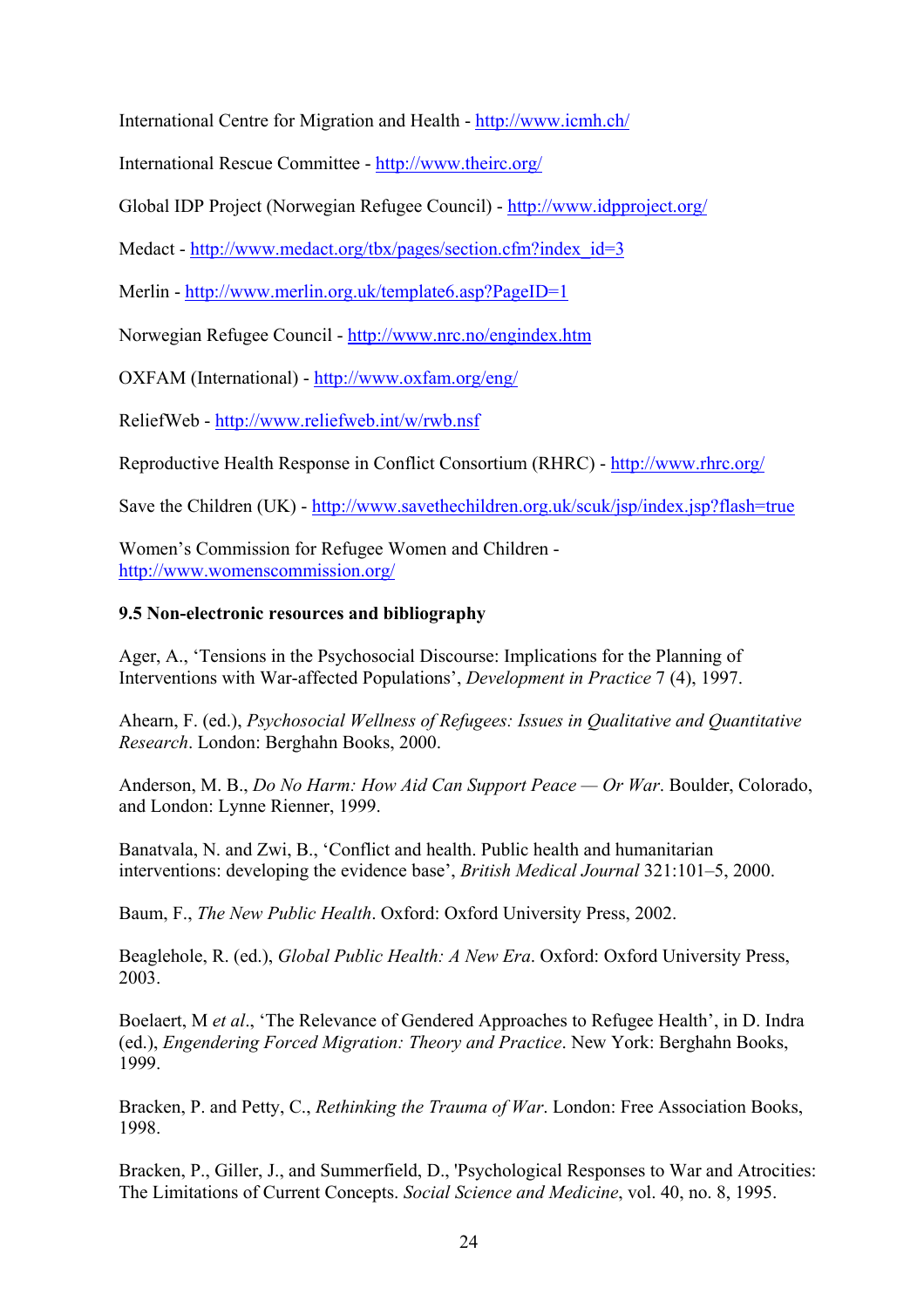Brownlie, I. and Goodwin-Gill, G. (eds.), *Basic Documents on Human Rights*. Oxford: Oxford University Press, 2002.

Burkle, F. M., 'Lessons learnt and future expectations of complex emergencies', *British Medical Journal* 319 (7207):422–6, 1999.

Burnett, A *et al*., 'Asylum seekers and refugees in Britain: Health needs of asylum seekers and refugees', *British Medical Journal*, 322:544-547, 2001.

Cahill, K. (ed.), *A Framework for Survival: Health, Human Rights and Humanitarian Assistance in Conflict and Disasters*. New York: Routledge, 1999.

Carey Wood, J. *et al*., *The settlement of refugees in Britain*. London: Home Office Research Study 141, 1995.

Chambers, R., *Poverty and livelihoods. Whose reality counts? Putting the first last*. Rugby: Intermediate Technology Publication, 1997.

Coker, R., *Migration, public health and compulsory screening for TB and HIV*. London: Institute for Public Policy Research, 2003. [http://www.ippr.org.uk/publications/files/Health%20screening%20FINAL.pdf](http://www.ippr.org.uk/publications/files/Health screening FINAL.pdf)

Connelly, J. *et al*., 'The health risk of the UK's new Asylum Act', *British Medical Journal* 321:5–6, 2000.

Conservative Party. *Before It's Too Late: A New Agenda for Public Health*, 2003, [http://www.conservatives.com/getfile.cfm?file=Policy-PublicHealth-](http://www.conservatives.com/getfile.cfm?file=Policy-PublicHealth-August2003&ref=POLICYDOCUMENT/1664&type=pdf)[August2003&ref=POLICYDOCUMENT/1664&type=pdf](http://www.conservatives.com/getfile.cfm?file=Policy-PublicHealth-August2003&ref=POLICYDOCUMENT/1664&type=pdf)

Cook, R., *Reproductive Health and Human Rights*. Oxford: Oxford University Press, 2003.

Cullinan, T., The Problem of Medical Relief Agencies, *The Lancet*, 357:713, 2001.

Davis, A., 'Targeting the vulnerable in emergency situations: who is vulnerable?', *The Lancet*, 348: 868-871, 1996.

Deng, F., *Guiding principles on internal displacement*. UN Office for the Coordination of Humanitarian Affairs, 1–14, 1999. [http://www.reliefweb.int/ocha\\_ol/pub/idp\\_gp/idp.html](http://www.reliefweb.int/ocha_ol/pub/idp_gp/idp.html)

Donaldson, L. J. and Donaldson, R. J., *Essential Public Health*. Plymouth: Petroc Press, 2003.

Elias, D. J. *et al*., 'Infectious disease control in a long-term refugee camp: the role of epidemiologic surveillance and investigation,' *American Journal of Public Health* 80:824–8, 1990.

Farmer, P., *Pathologies of Power*. Berkeley: University of California Press, 2003.

Fassil, Y., 'Looking after the health of refugees,' *British Medical Journal* 321:59, 2000.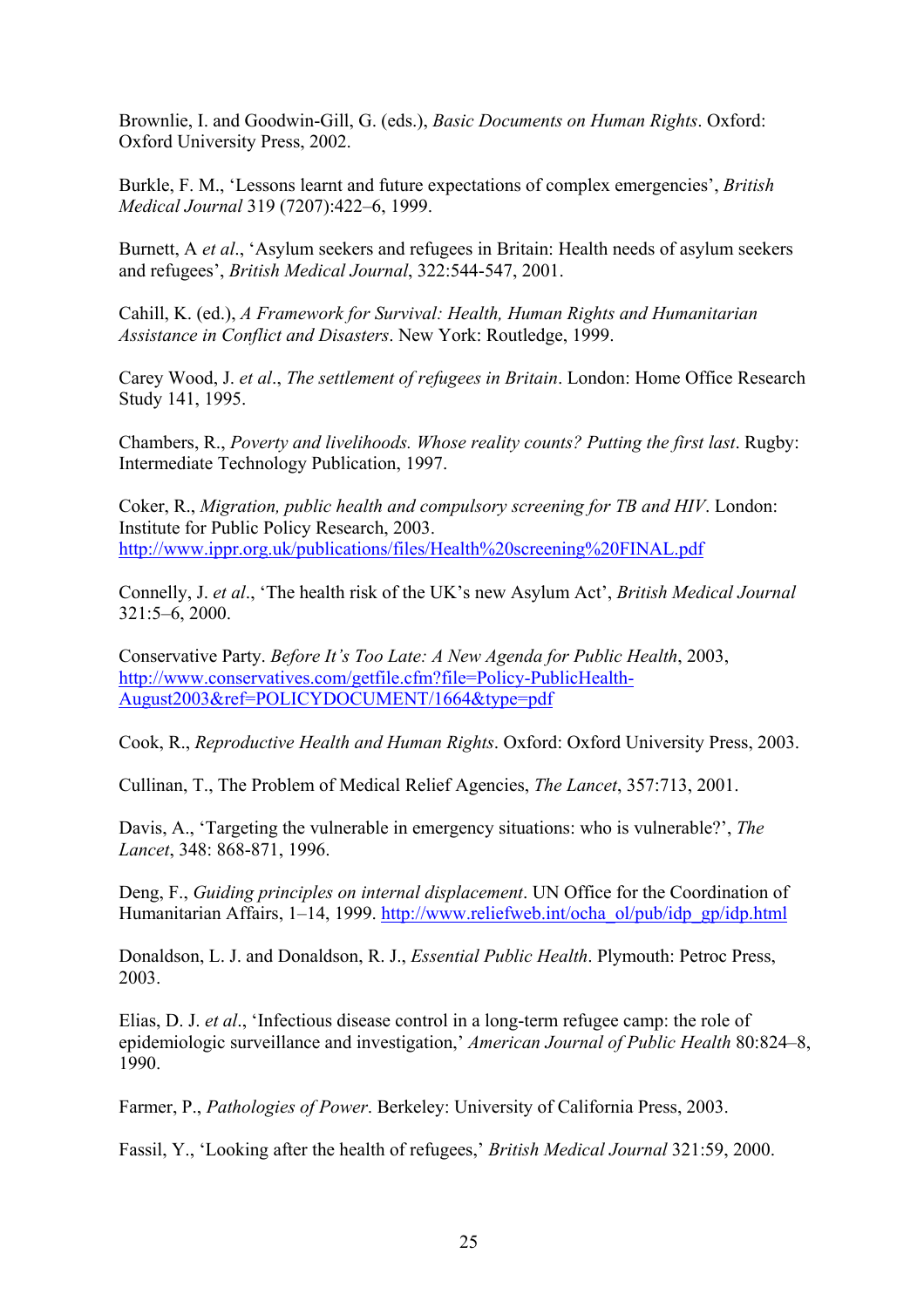Fox, F., 'New Humanitarianism: Does it Provide a Moral Banner for the 21st Century?,' *Disasters* 25 (4):275–89, 2001.

Goma Epidemiology Group, 'Public Health impact of Rwandan refugee crisis. What happened in Goma, Zaire, in July 1994?' *The Lancet* 345:339–43, 1995.

Goodyear, L *et al*. 'Integrating Reproductive Health into Emergency Response Assessments and Primary Health Care,' *Pre-hospital and Disaster Medicine* 16 (4), 224–30, 2001. <http://pdm.medicine.wisc.edu/164finals/Goodyear.pdf>

Gorst-Unsworth, C., *et al*. 'Psychological sequelae of torture and organised violence suffered by refugees from Iraq. Trauma-related factors compared to social factors in exile,' *British Journal of Psychiatry* 172:90–4, 1998.

Gostin, L. and Lazzari, Z., *Human Rights and Public Health in the AIDS Pandemic*. Oxford: Oxford University Press, 1997.

Griekspoor, A. and Collins, S., 'Raising standards in emergency relief: how useful are Sphere minimum standards for humanitarian assistance?', *British Medical Journal* 323:740–2, 2001.

Hampton, J. (ed.), *Internally Displaced People: A Global Survey*. London: Earthscan, 1998.

Hennekens, C. *et al*., *Epidemiology in Medicine*. Philadelphia: Lippincott Williams & Wilkins, 1987.

Khaw, A. J. *et al*., 'HIV risk and prevention in emergency-affected populations: a review', *Disasters* 24:181–97, 2000.

Leaning, J. *et al*., *Humanitarian Crisis: The Medical and Public Health Response*. Cambridge, Massachusetts: Harvard University Press, 1999.

Lilienfield, A. M. and Lilienfield, D. E., *Foundations of Epidemiology*, 2nd edn. New York: Oxford University Press, 1980.

Lindsey, C., Women Facing War. ICRC Study on the Impact of Armed Conflict on Women. Geneva: ICRC, 2001.

[http://www.icrc.org/Web/eng/siteeng0.nsf/d268e7e7eea08ab74125675b00364294/5bd0956e8](http://www.icrc.org/Web/eng/siteeng0.nsf/d268e7e7eea08ab74125675b00364294/5bd0956e8c9593cfc1256b66005efee9?OpenDocument) [c9593cfc1256b66005efee9?OpenDocument](http://www.icrc.org/Web/eng/siteeng0.nsf/d268e7e7eea08ab74125675b00364294/5bd0956e8c9593cfc1256b66005efee9?OpenDocument)

Macintyre, K., 'Rapid assessments and sample surveys: trade-offs in precision and cost,' *Health Policy and Planning* 14 (4):363–73, 1999.

MacQueen, G. and Santa-Barbara, J., 'Conflict and health: peace building through health initiatives', *British Medical Journal* 321:293–6, 2000.

Macrae, J., 'Dilemmas of legitimacy, sustainability and coherence: rehabilitating the health sector', in K. Kumar (ed.), *Rebuilding societies after civil war – critical roles for international assistance*. Boulder, Colorado: Lynne Rieder, 1997.

—— *et al*., 'Aid Policy in Transition: A Preliminary Analysis of "Post"-Conflict Rehabilitation of the Health Sector', *Journal of International Development* 7 (4):669–84, 1998.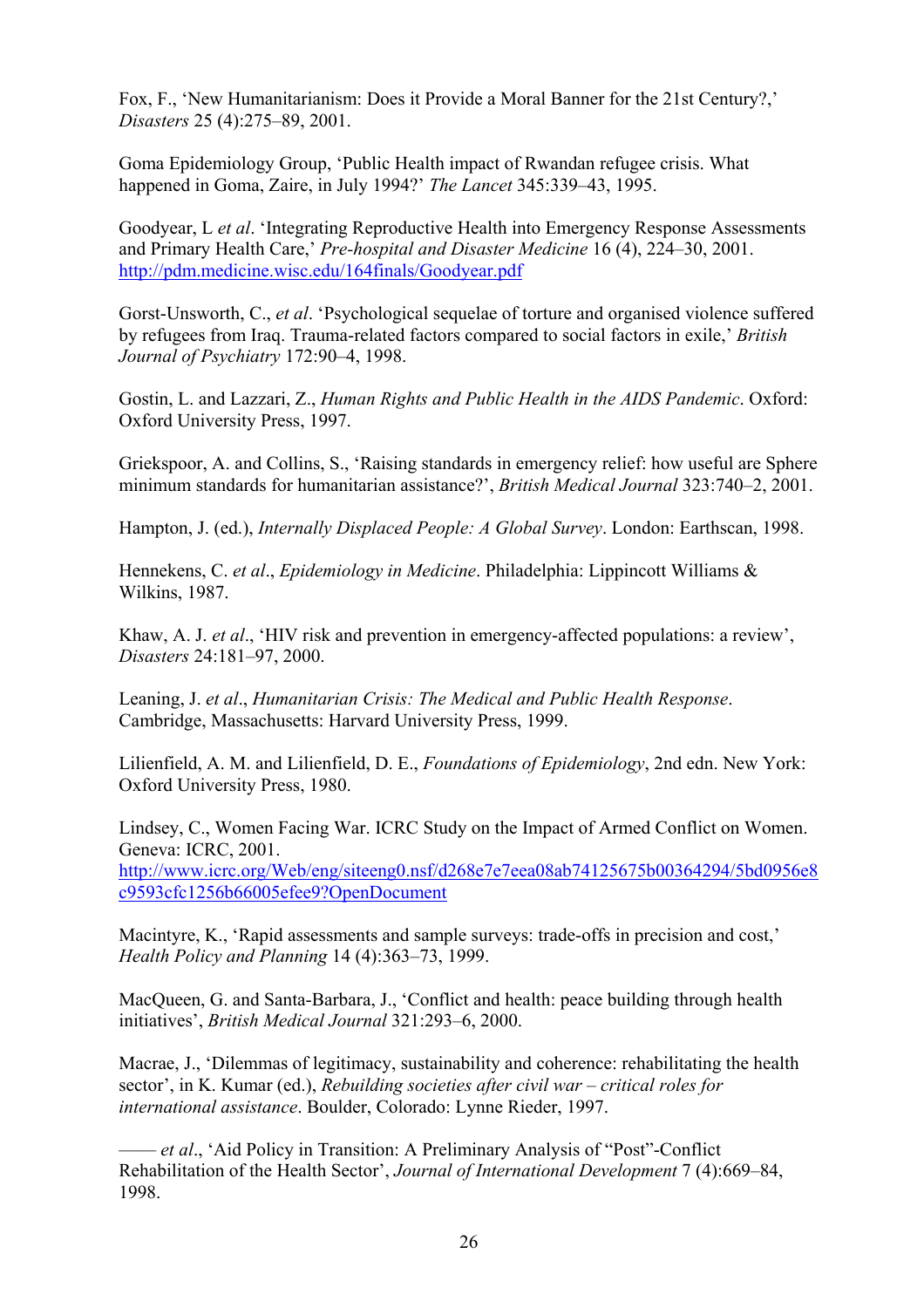Mann, J. *et al*. (eds.), *Health and Human Rights*. New York: Routledge, 1999.

Markel, H., *Quarantine! East European Jewish Immigrants and the New York City Epidemics of 1892*. Washington: Johns Hopkins University Press, 1995.

Martone, G., 'Who is Responsible for the Care of Refugees?, *The Lancet* 361:1131, 2003.

Murray, C *et al*., 'Armed conflict as a public health problem,' *British Medical Journal* 324:346–9, 2002.

Newman, E., Kaloupek, D.G., Keane, T.M., 'Assessment of Posttraumatic Stress Disorder in Clinical and Research Settings'. In V.A. van der Kolk, A. McFarlane, and L. Weisaeth (eds.), *Traumatic Stress: The Effects of Overwhelming Experience on Mind, Body and Society*. New York: Guilford, 1996.

Nutbeam, D, 'Health\Promotion Glossary', in *Health Promotion*: 1 (1):113-27, 1986.

Palmer, C. A., Lush, L., and Zwi, A. B., 'The emergency policy agenda for reproductive health services among populations affected by conflict,' *Disasters*: 22:236–49, 1998.

Pencheon, D. *et al*., *Oxford Handbook of Public Health Practice*. Oxford: Oxford University Press, 2003.

Perrin, P., *A Handbook on War and Public Health*. Geneva: ICRC, 1996.

Richters, A., 'Sexual Violence in Wartime. Psycho-sociocultural Wounds and Healing Processes: The Example of the Former Yugoslavia'. In P. Bracken and C. Petty (eds), *Rethinking the Trauma of War*. London: Free Association Press, 1998.

Rieff, D, *A Bed for the Night: Humanitarianism in Crisis*. London Vintage Books, 2002.

Roberson, D. *et al*., 'What kind of evidence do we need to justify humanitarian medical aid?', *The Lancet* 360:330–3, 2002.

Russell, S., 'Ability to pay for health care: concepts and evidence,' *Health Policy and Planning* 11 (3):219–37, 1996

Salama, P., Buzard, N., and Spiegel, P., 'Improving standards in international humanitarian response: The Sphere Project and beyond', *Journal of the American Medical Association* 286 (5):531–2, 2001.

Salaams P *et al*., Health and human rights in contemporary humanitarian crises: is Kosovo more important than Sierra Leone? *British Medical Journal*, 319:1569–71, 1999.

Sax, X, *A Strife of Interests: Politics and Policies in Australian Health Services*. Sydney, George Allen & Unwin, 1984.

Schreck, L, 'Turning Point: A Special Report on the Refugee Reproductive Health Field', *International Family Planning Perspectives,* V, 26, 4: 2000.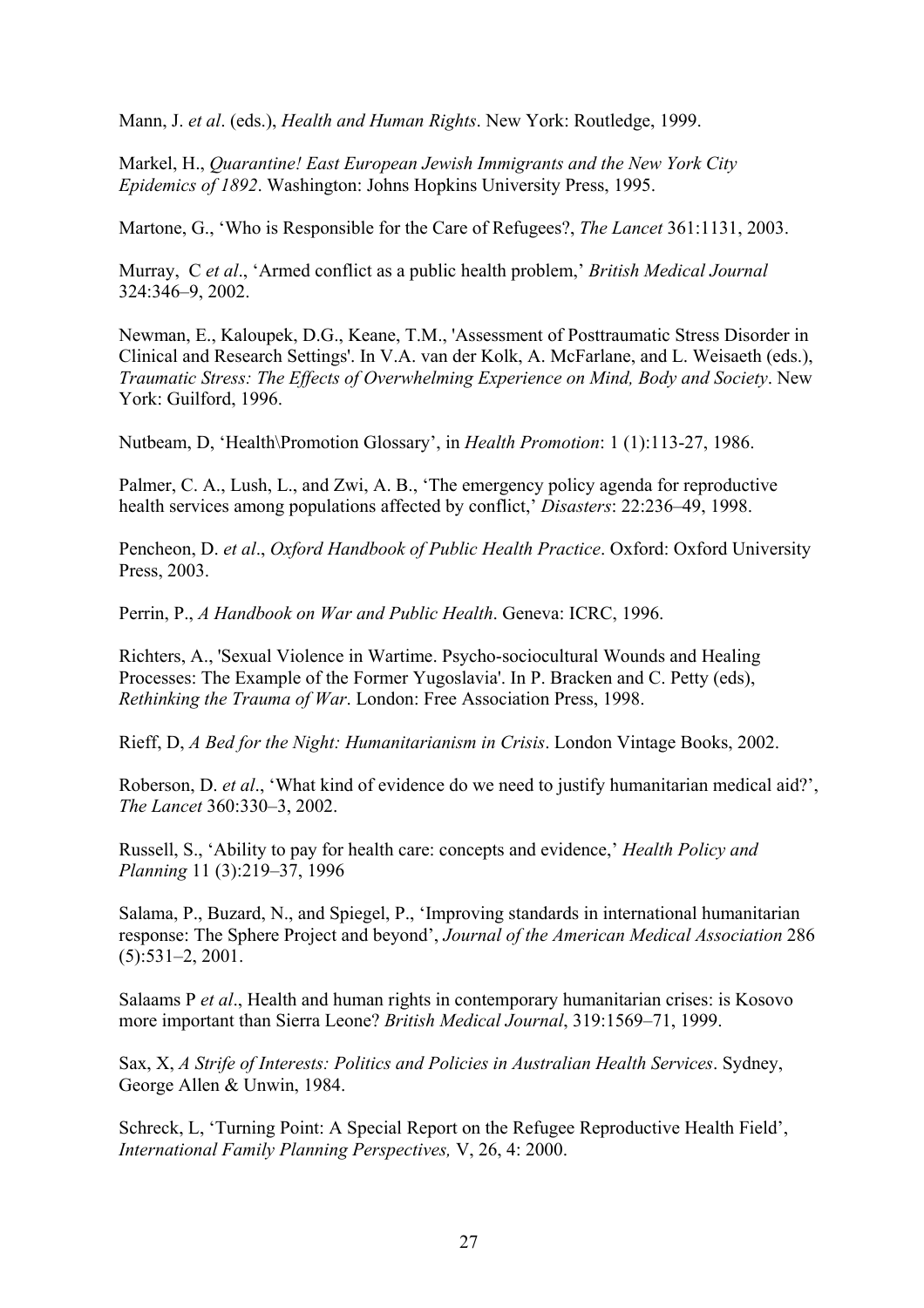Sharp T, R. Yip, Acute malnutrition and high childhood mortality related to diarrhoea. Lessons from the 1991 Kurdish refugee crisis, in *Journal of the American Medical Association* 270:587–90, 1993.

Slim, H., 'Doing the Right Thing: Relief Agencies, Moral Dilemmas and Moral Responsibility in Political Emergencies and War,' *Disasters* 21 (3):244–57, 1997.

——, *Positioning Humanitarianism in War*. Oxford: Mimeo, 1997.

Sondorp, E. *et al*., 'Enhancing the Quality of Humanitarian Assistance: Taking Stock and Future Initiatives,' *Pre-hospital and Disaster Medicine* 16 (4):210–15, 2001.

——, Kaiser, T., and Zwi, A., 'Beyond emergency care: challenges to health planning in complex emergencies,' *Tropical Medicine and International Health* 6(12):965–70, 2001.

Spiegel, P., 'The evolution of public health response in emergency and post-emergency phases of complex emergencies', *Refugee* 18 (5):1–3, 2000.

——, Salama, P., and Brennan, R., 'No less vulnerable: the internally displaced in humanitarian emergencies', *The Lancet* 357: 1430, 2001.

Summerfield, D., *The Impact of war and atrocity on civilian populations: basic principles for NGO interventions and a critique of psychosocial trauma projects*. London: Relief and Rehabilitation Network Overseas Development Institute, 1996.

Summerfield, D., 'A critique of seven assumptions behind psychological trauma programmes in War-affected Areas', Social Science and Medicine, Vol. 48, 1999.

——, 'Conflict and health: War and mental health – a brief overview', *British Medical Journal* 321:232–5, 2000.

Terry, F., 'Military Involvement in Refugee Crisis: A positive evolution?', *The Lancet* 357: 1431: 2001.

Toole, M. J. and Waldman, R. J., 'Prevention of excess mortality in refugee and displaced populations in developing countries', *Journal of the American Medical Association* 263:296– 302, 1990.

—— and ——, 'Refugees and displaced persons: war, hunger and public health,' *Journal of the American Medical Association* 270:600–5, 1993.

Turner, S., 'Vindicating Masculinity: The Paradoxical Effects of Empowering Women in a Refugee Camp'. In M. Loughry and A. Ager (eds), The Refugee Experience. Psychosocial Training Module, Vol. 1 (2nd edn). Oxford: Refugee Studies Centre, University of Oxford, 2001. [http://earlybird.qeh.ox.ac.uk/rfgexp/rsp\\_tre/student/vind/toc.htm](http://earlybird.qeh.ox.ac.uk/rfgexp/rsp_tre/student/vind/toc.htm)

UNICEF, *State of the World's Children 2000*. New York: UNICEF, 2000.

Van Damme, W. *et al*., 'Primary health care vs. emergency medical assistance: a conceptual framework', *Health Policy and Planning* 17 (1):49–60, 2002.